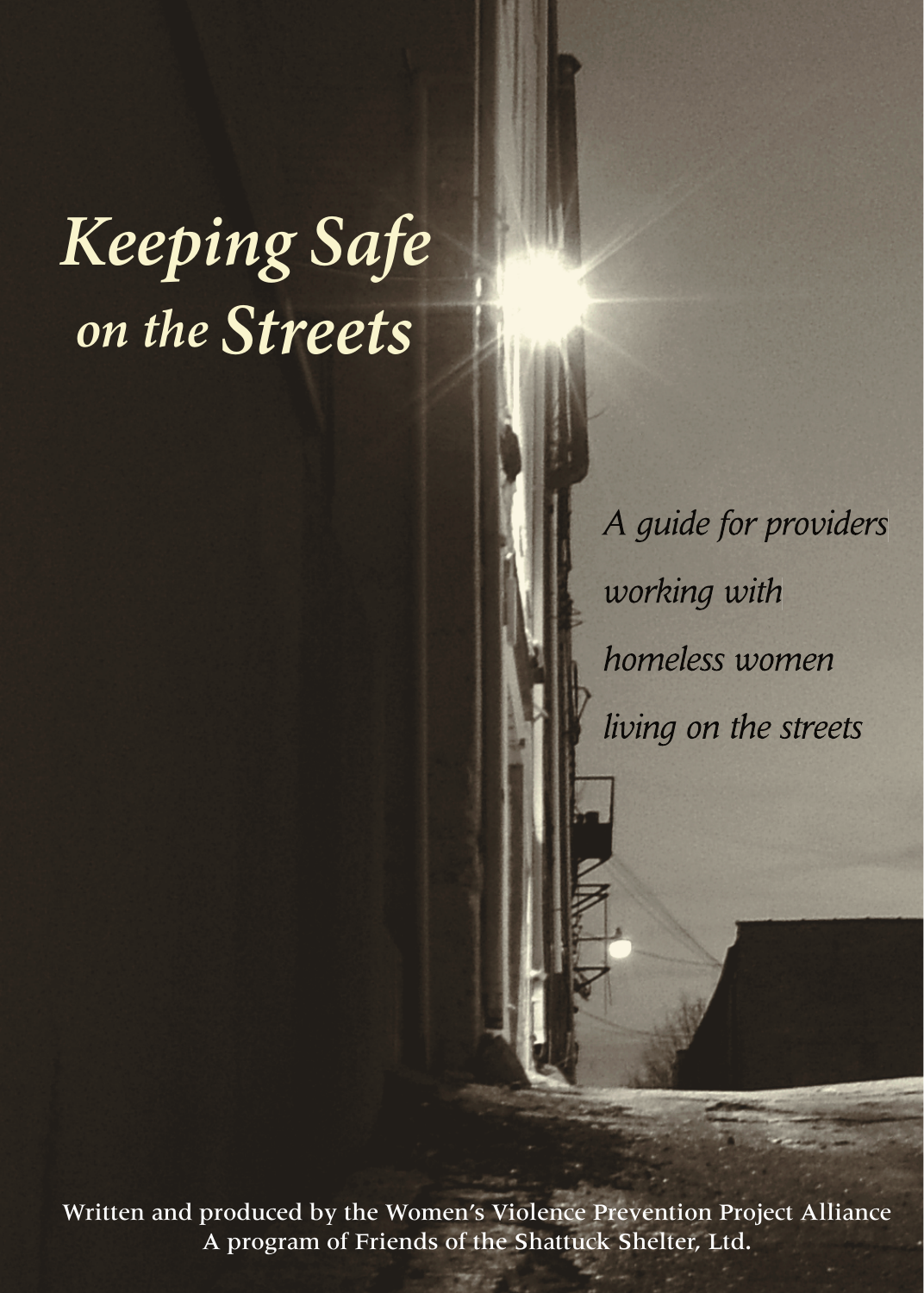### **Friends of the Shattuck Shelter**

Friends of the Shattuck Shelter (the Friends) is dedicated to ending and preventing homelessness among men and women by helping them to achieve self-sufficiency, and to secure and maintain permanent housing.

The Friends serves more than 4,500 people each year, in Boston and across Massachusetts, with services including street outreach, shelter, addiction counseling, job placement, housing and HIV/AIDS education, screening and counseling. Now in its twenty-second year of operation, the Friends is recognized locally and nationally for program innovation and successful outcomes for people who are homeless.

In 2003, with generous donations from foundations, corporations and individuals, the Friends launched WVPP to assist homeless women living on the streets.

### **Women's Violence Prevention Project (WVPP)**

WVPP is an innovative, two-pronged program that assists unsheltered homeless women, who experience violence and use substances, to access programs that increase their safety and sobriety. WVPP Street Outreach identifies battered and addicted homeless women living on the streets of Boston and assists them to avoid and/or respond to violence and to pursue treatment. WVPP Alliance convenes representatives from fields of domestic violence, addiction treatment, law enforcement and homeless programs to improve service-systems' capabilities to help homeless women.

### **WVPP Funders**

Bank of America, Trustee of the Perpetual Trust for Charitable Giving Boston Police Department Cornyn Foundation Massachusetts Department of Public Health, Bureau of Substance Abuse Services Mellon Charitable Giving Program, through the generosity of the Alice P. Chase Trust Mellon Charitable Giving Program, through the generosity of the Peter E. Strauss Trust The Phyllis McGillicuddy Charitable Trust Verizon HopeLine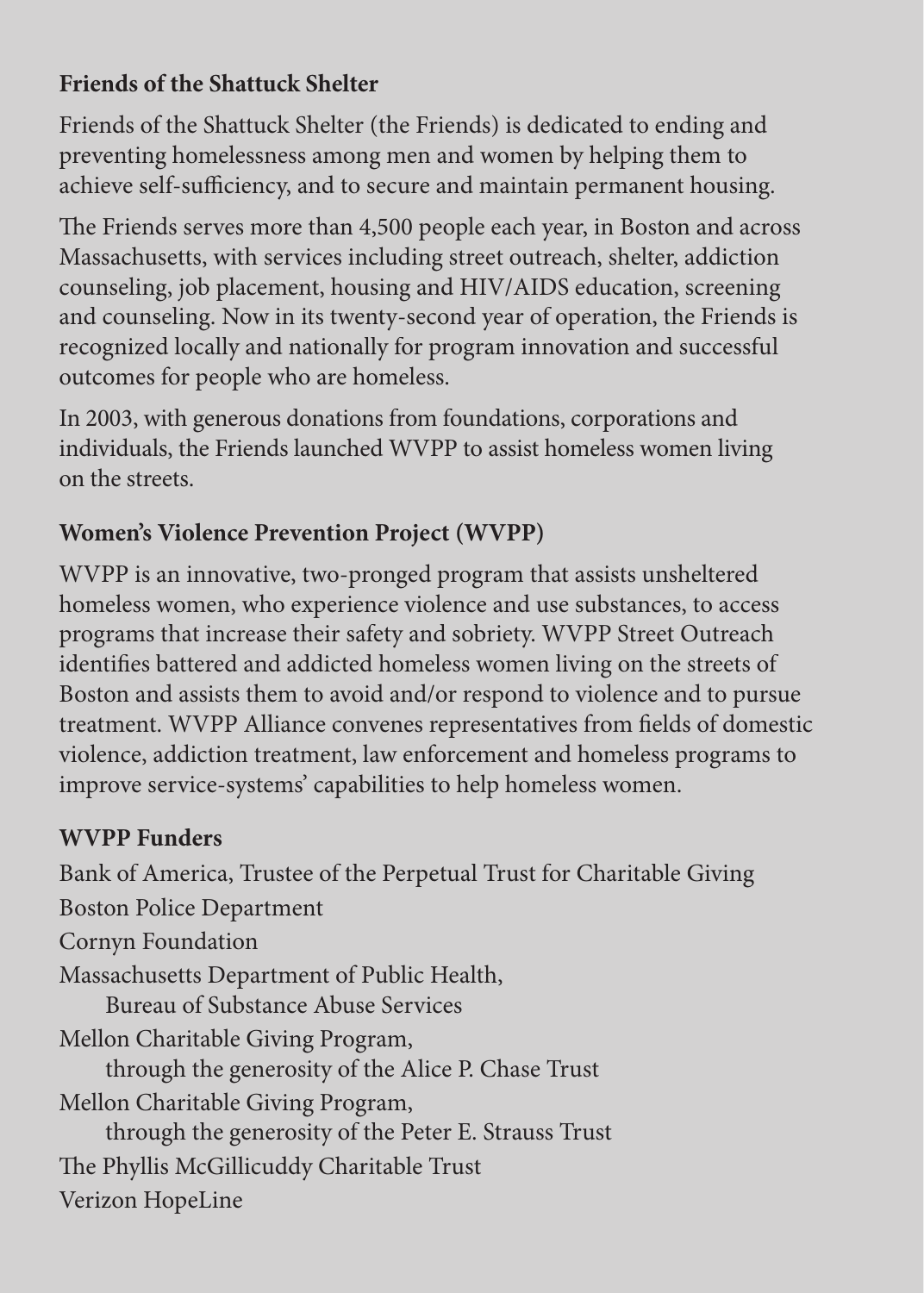# *Table of Contents*

| I.  | <b>Prevention Strategies:</b>       |    |
|-----|-------------------------------------|----|
|     | Partner Violence                    | 4  |
|     | Random Violence                     | 6  |
|     | <b>Sexual Violence</b>              | 7  |
|     | Health and Safety                   | 9  |
|     | Substance Abuse and Violence        | 11 |
|     | Mental Illness and Violence         | 13 |
|     | Transactional Sex                   | 15 |
| H.  | While In Crisis:                    |    |
|     | Physical or Sexual Violence         | 17 |
| Ш.  | Crisis Response:                    |    |
|     | <b>Physical Safety</b>              | 19 |
|     | Physical Health and Violence        | 21 |
|     | Physical Health and Sexual Violence | 21 |
|     | Legal Issues                        | 23 |
|     | Mental Health                       | 25 |
| IV. | Personal Safety Plan                | 26 |
| V   | <b>Boston Area Resources</b>        | 30 |
| VI. | Appendix                            | 33 |
|     | VII. Bibliography                   | 34 |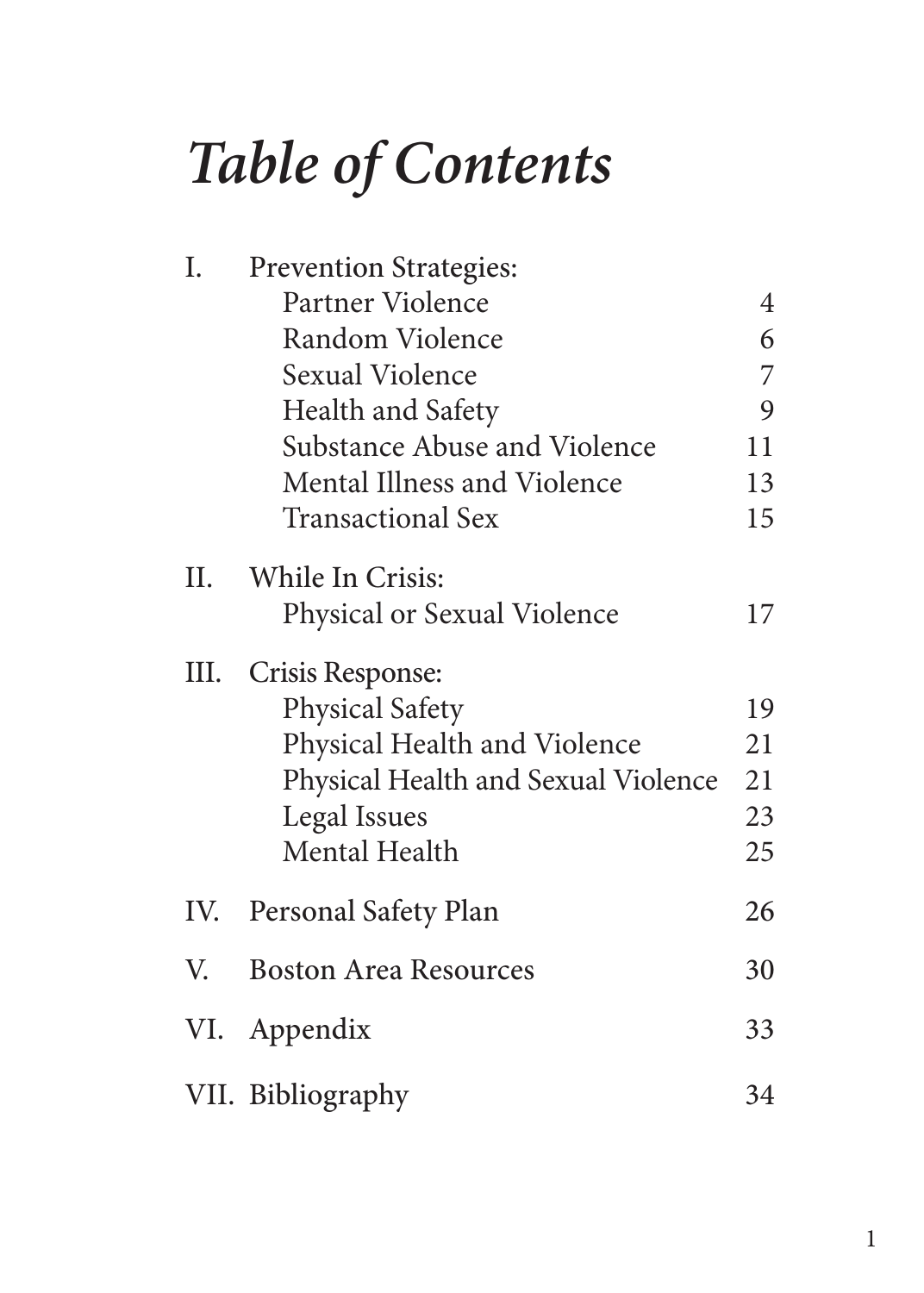# *Why a safety planning guide?*

Created by the WVPP Alliance, this guide assists providers to help clients increase their safety before, during and after acts of violence. We found that available resource literature on these topics assumes women are in a shelter, apartment or house. We wrote this guide specifically for providers who work with homeless women who sleep on the streets.

The guide's three sections — Prevention Strategies, During Crisis and Responding to Crisis  $-$  offer intervention information tailored for women who experience violence on the streets. It considers how prevalent issues — addiction, mental illness, health concerns, trauma and legal matters — are exacerbated by their homeless circumstances.

In gathering information for the guide, we discovered a variety of creative strategies that women use to survive on the streets. In fact, many of our recommendations came directly from clients of WVPP Street Outreach. Hence, the guide gives voice to women and their ideas, with the hope that it will vastly improve service delivery to other women, and men, living on the streets.

# **Notes**

To simplify wording in the guide, we assume perpetrators are male and clients female. We acknowledge that perpetrators, and clients, can be male, female or transgender.

\* Greater Boston area resources are indicated with asterisks. Contact information is provided in section V of the guide.

The guide is easily modified for other regions across the country.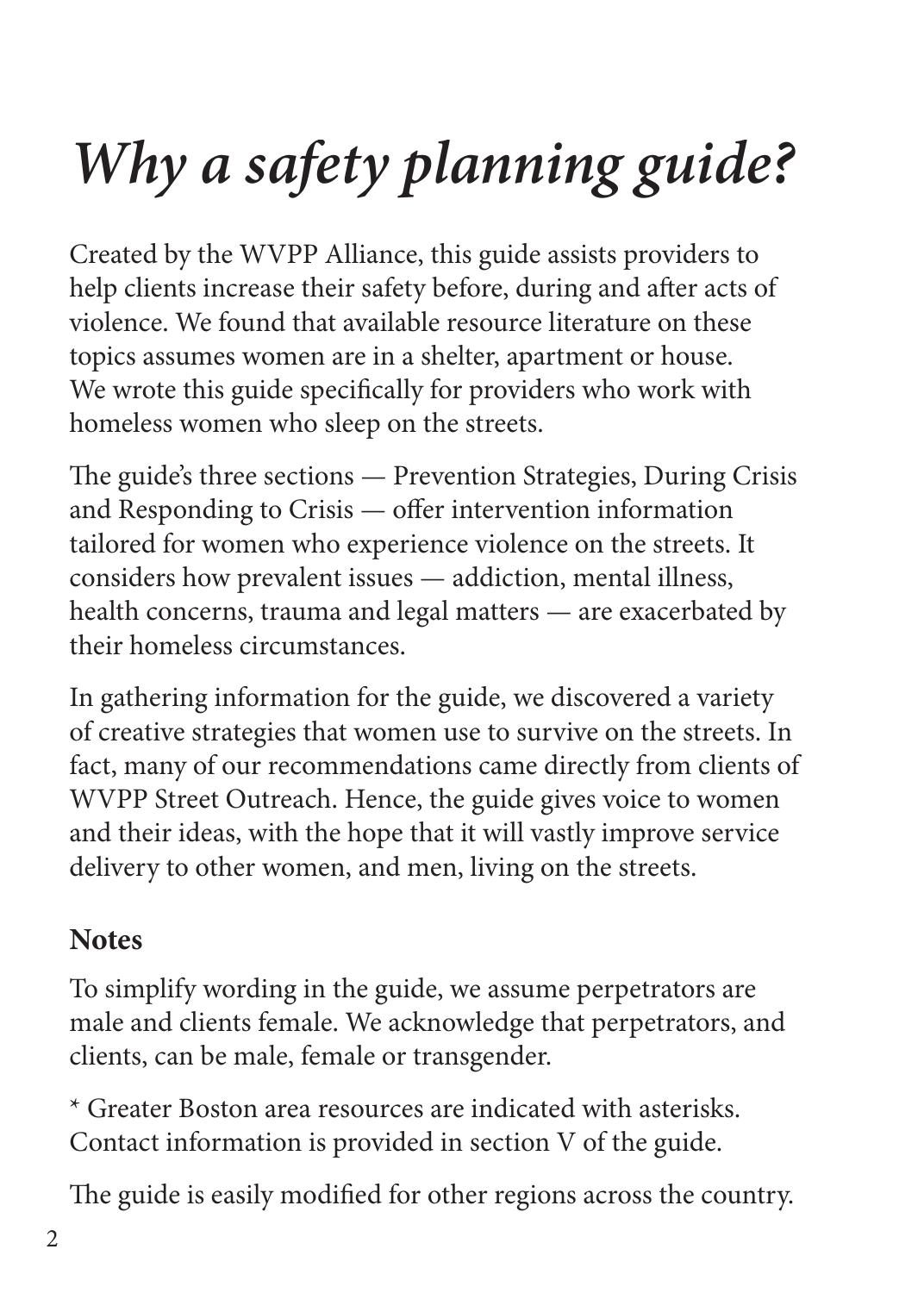We encourage you, as a provider, to be patient with women living on the streets who often look for short-term fixes instead of long-term solutions to their problems.

We recommend that you become educated about the Cycle of Violence,<sup>1</sup> and the connection between violence, trauma, substance abuse, mental illness and homelessness.

Framing your work as 'harm-reduction' may be helpful. The goal may not be to remove a woman from a situation, but rather to help her identify ways of coping and surviving. As a woman builds her feelings of self-worth, it also increases the likelihood that she will move off the streets and into housing.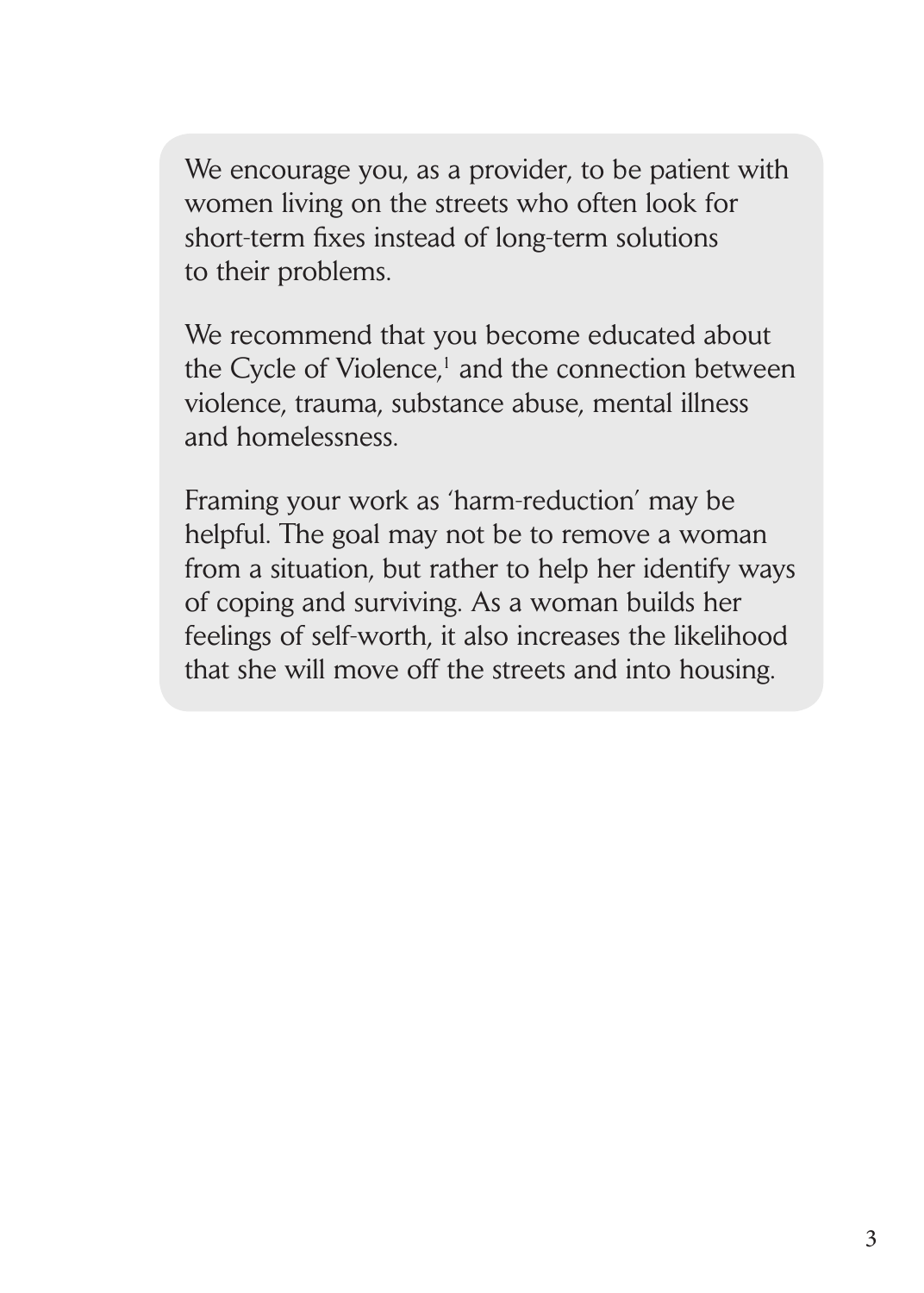# *I. Prevention Strategies*

A range of circumstances on the streets can lead to violence. Below are discussion topics and suggestions for advising your client on ways to prevent crises before they occur.

# **a. Partner Violence**

Many women living on the streets have intimate partners who are also homeless, and who can be emotionally and physically abusive. It is important for providers to maintain rapport with a woman's partner, as well as with the woman herself, to foster trust and maintain contact.

• Ask her to think about times she was unsafe with her partner in the past.

What helped her then? What did her friends do in similar situations?

• Who are the people she trusts?

Would it be helpful to maintain ties with people who can help her, or who she trusts?

For example, who are trusted friends, family members, counselors, doctors, clergy or street outreach workers (such as the Friends' Violence Prevention Specialist\*)?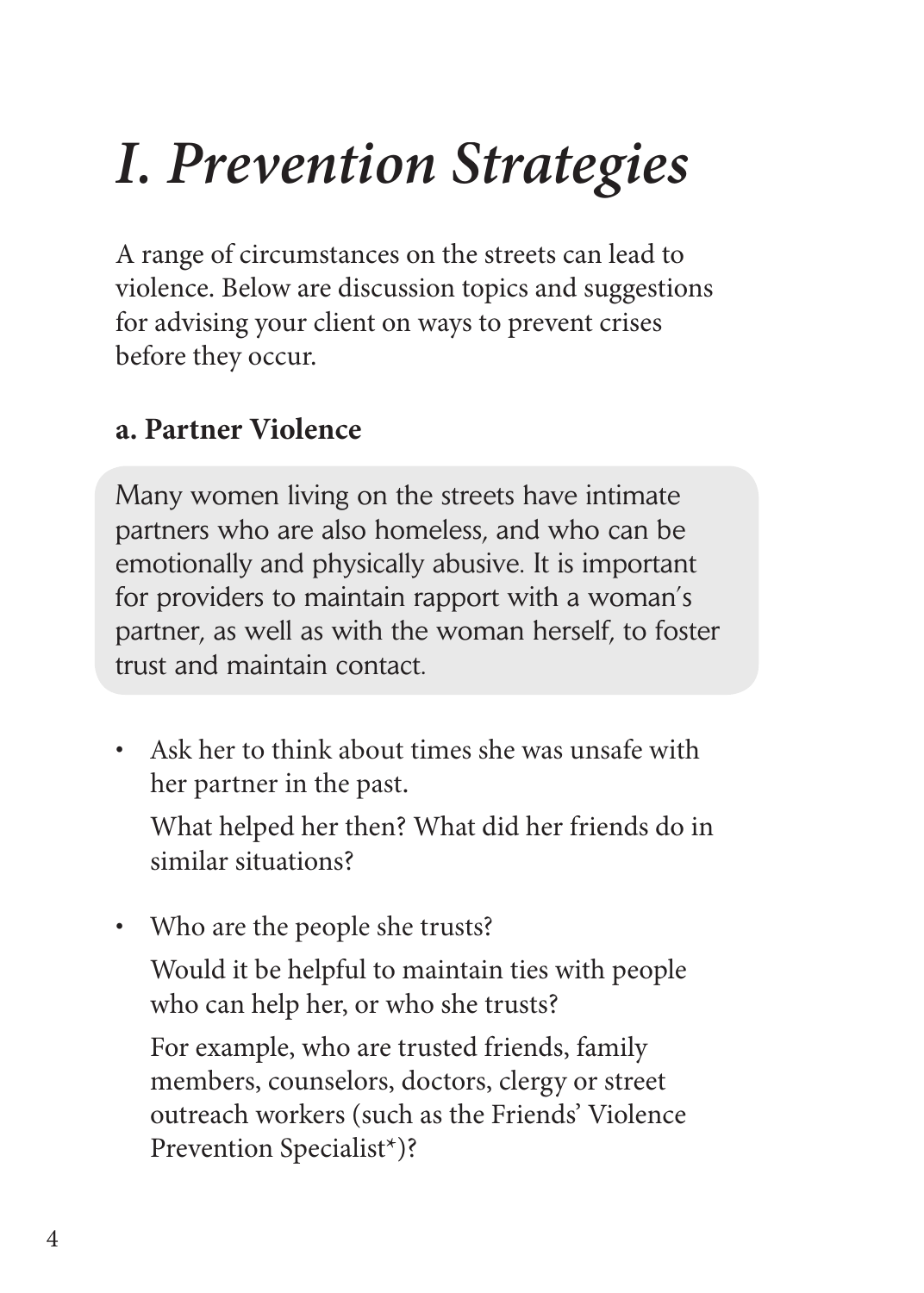• Help her decide what she wants her limits to be. Encourage her to stick to them.

For example, she may allow yelling, but will leave if hit or punched.

• Suggest she let her partner know what her limits are upfront.

For example, she could tell him that she will leave if he ever hits her.

It may not be feasible or logical for a woman to leave the relationship. Abusive partners often protect women from other assaults on the streets. She is the best expert on what keeps her safe. Your goal should be to guide her to think about her safety strategies with her partner and with unknown assailants.

• Suggest that she pay attention to her partner's triggers for violence.

If possible, she should stay away during these times.

For example, does her partner increase aggressive behavior after drinking?

• If she senses that an argument is on the verge of erupting, suggest she go to a public space rather than remain in isolated locations like alleys or parking garages.

She can also try to slip away for a little bit.

For example, she can say that she has to go buy cigarettes.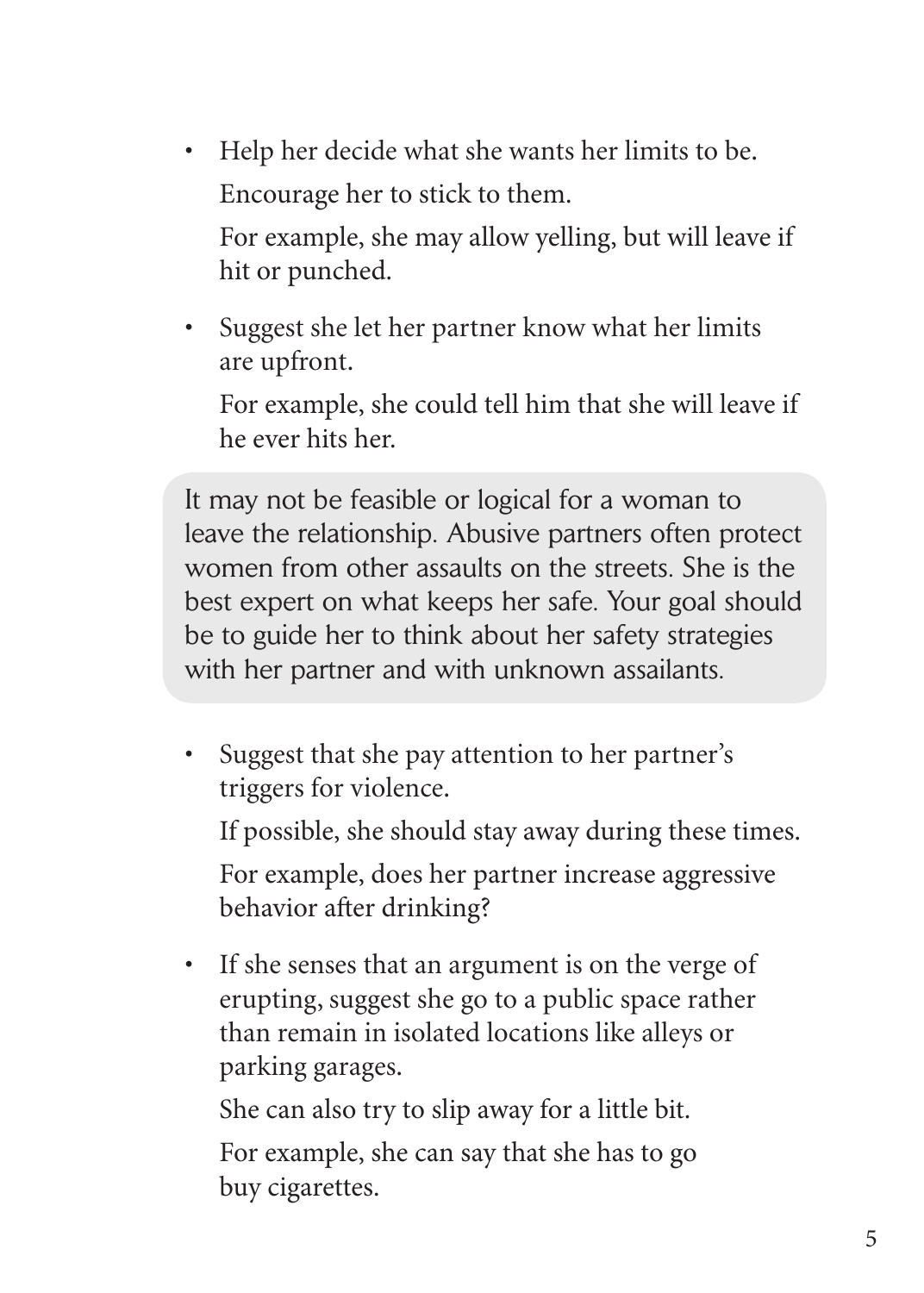• If she senses a violent incident coming or just wants to rest, suggest she go to another part of the city where he would not think of going.

For example, medical respite,\* a detox program, day shelter,\* women's shelter, safe house,\* or to a trusted friend's or relative's house.

- Advise her to keep her own wallet to maintain some financial independence and, if necessary, to have the ability to leave quickly.
- If she gets a Supplemental Security Income (SSI) check, encourage her think about having a payee hold it or depositing it into a bank.
- Discuss the option of getting a restraining order (called a 209A). What makes sense for her?

# **b. Random Violence**

Homeless individuals can be specific targets of hate crimes and other violence from strangers. Women on the streets are especially vulnerable to random acts of violence.

- Most importantly, tell her to trust her instincts.
- Encourage her to be attentive to her surroundings.
- Help her to identify ways to carry herself with confidence and attitude. For example, she could practice walking with her head high and eyes alert.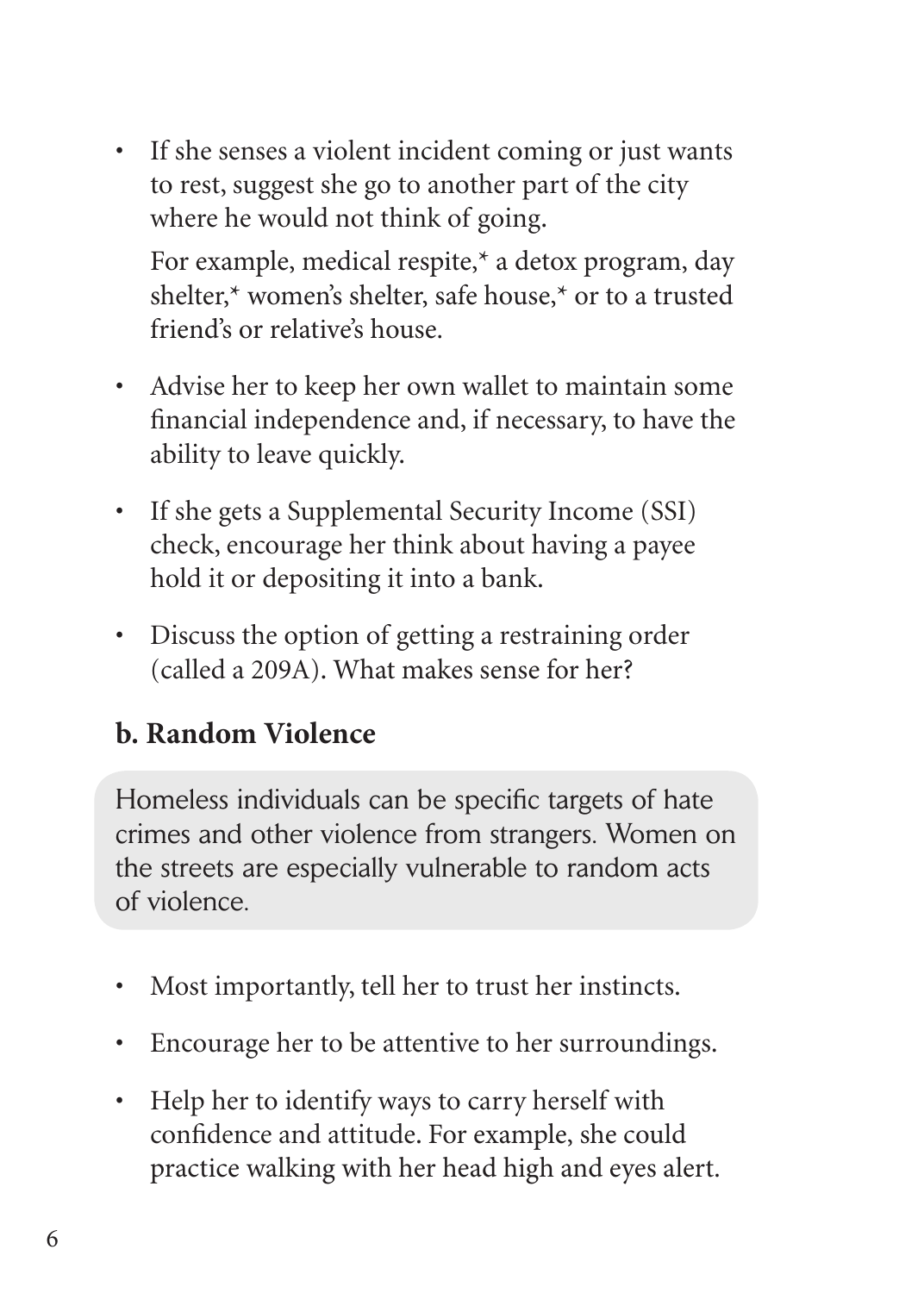- If she senses a dangerous situation coming, or feels as if someone is following her, advise her to go to the nearest public place.
- If a suspicious person is following her, suggest she keep an eye on him. For example, she could stop and ask someone a question until he passes by.
- Advise her to be more aware in the early morning hours when there are fewer people around. If she senses danger, she could go to a public place open twenty-four hours. For example, a police station, emergency room or 24-hour convenience store.
- Suggest she stay in a shelter at night; or at least sleep in public places so people will be around if she is attacked. A street outreach worker can assist a woman in locating a shelter bed.
- Ask her if she can talk with her friends, particularly girlfriends, about keeping safe on the streets. Women can be a support system for each other.

## **c. Sexual Violence**

- Make sure she knows that she owes NO ONE sex. It is still considered rape if the perpetrator is her husband, boyfriend or another person she knows well. Her body is hers.
- Encourage her not to sleep outdoors by herself. This makes her very vulnerable. If she has friends that she trusts, she could sleep near them in a group.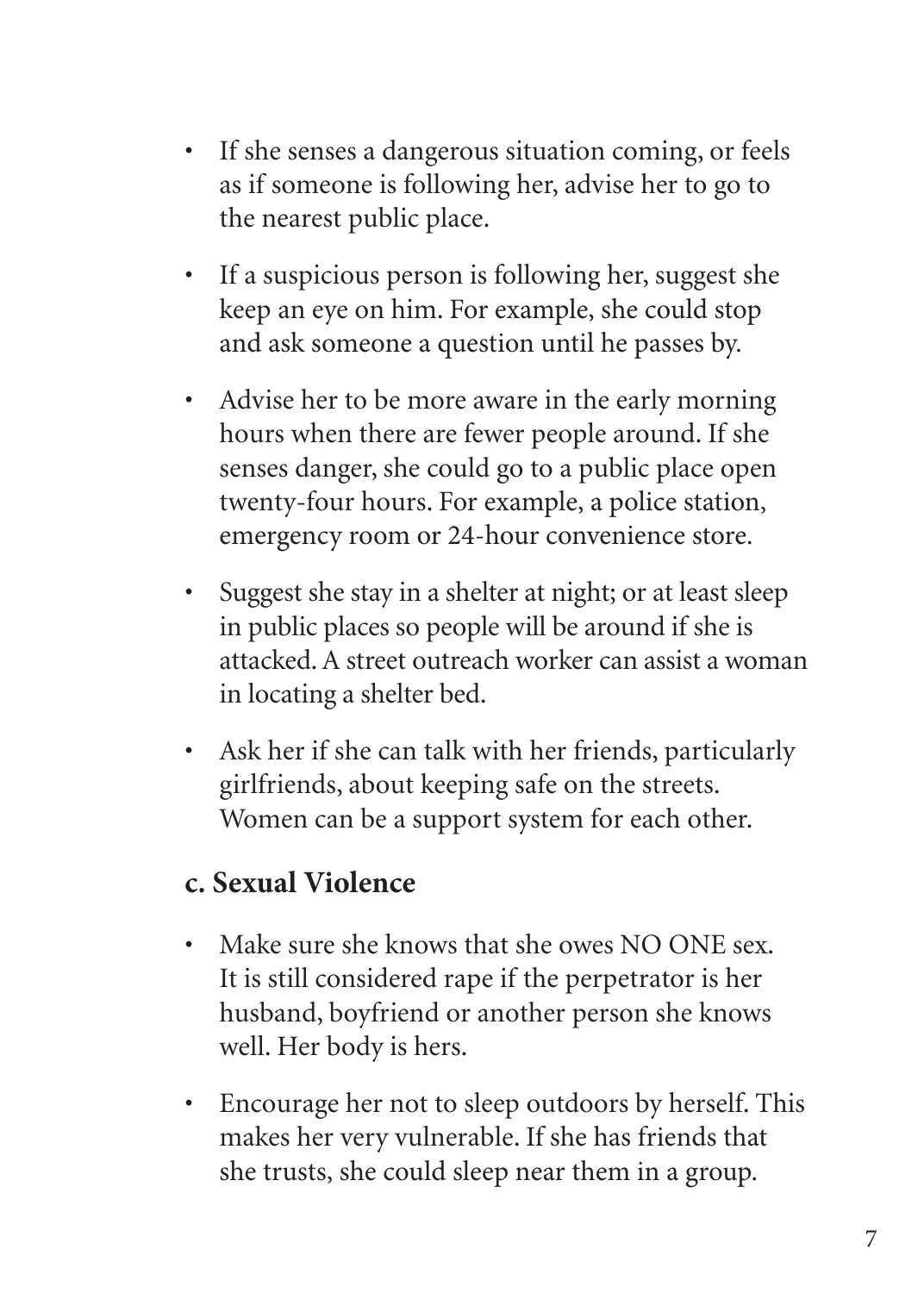- Ask if she would carry a cell phone to call 911 if attacked. Suggest she carry it herself; instead of letting someone else hold it for her. That way SHE can call in an emergency.
- If she seems reluctant to seek emergency assistance, brainstorm ideas with her about what she can do in the case of sexual assault.

Calling 911 if sexually assaulted can be very helpful. If she has criminal issues that would discourage her from calling 911 in the event of an emergency, it is worth her while to clear up these issues before an incident occurs. She might then feel more comfortable seeking police assistance in an emergency.

- Suggest she carry male or female condoms. They are available from street outreach workers, from the Friends' Violence Prevention Specialist\* and at most shelters.
- Ask her to think about how much alcohol or drugs she needs to feel okay. Can she use less, or only enough, to make her feel better? This way she will be more aware of what is going on around her.
- Remind her that even though drinking or using drugs may make her feel better or less anxious, using them can make it easier for others to assault her, or coerce her into sexual activities she does not want to perform.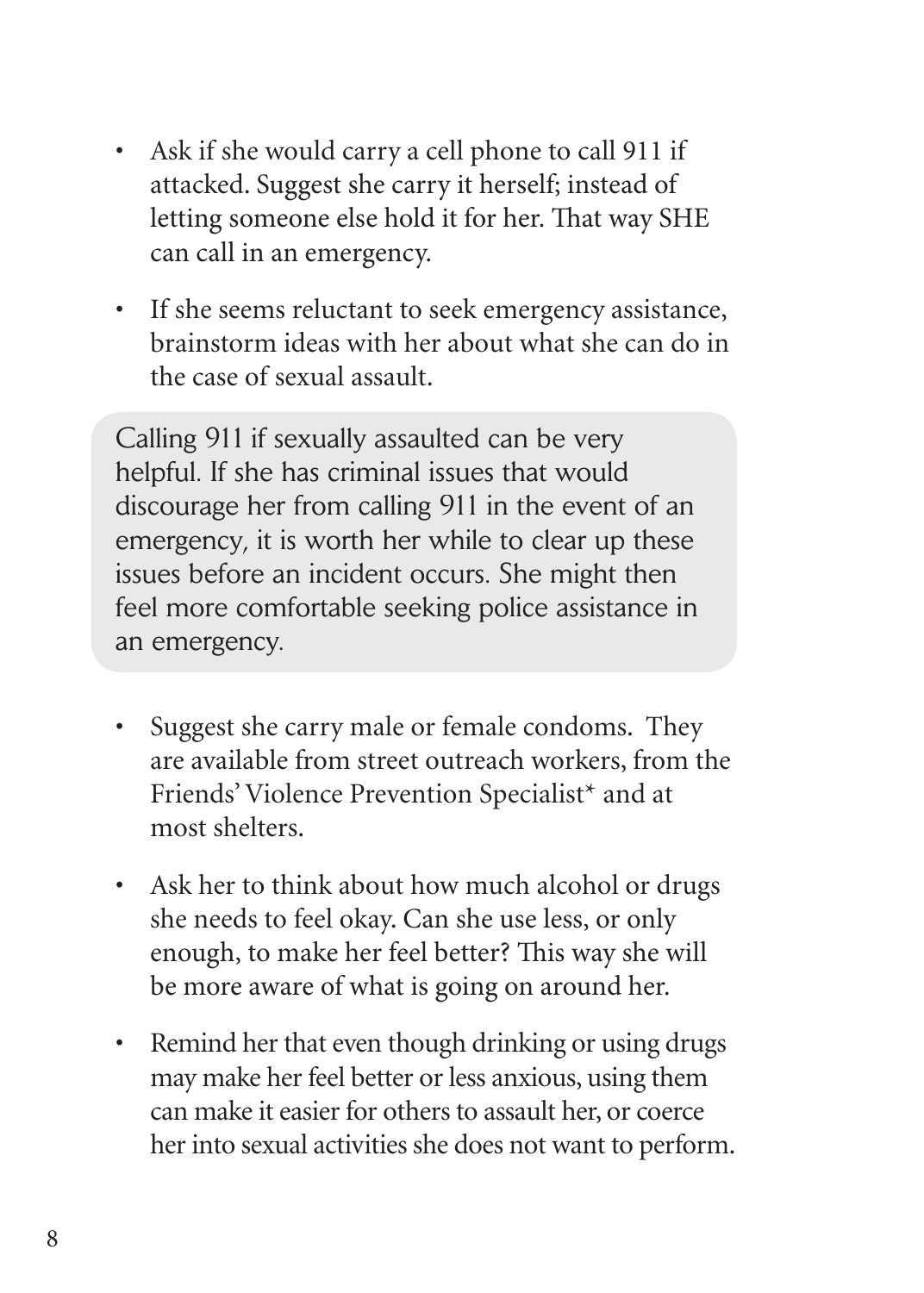# **d. Health and Safety**

A woman's physical health can directly influence her susceptibility to violence.

- Discuss how food deprivation can make her more vulnerable to violence. She can eat each day by getting food from outreach workers, using food stamps or at community meals.
- Acknowledge that although clean underwear, feminine products and bathroom access may be hard to come by on the streets, there are measures she could take to protect her health.
	- Urge her to consider using tampons instead of pads, which are less sanitary.
	- Recommend she try to wear clean cotton underwear and urinate often to decrease the possibility of urinary tract infections and yeast infections.
- Encourage her to take advantage of outreach workers' supplies such as tampons, soaps, sun block, lotion and Band-Aids. This will help her keep clean, prevent infection, and guard against scabies, bedbugs, lice and fleas. Day shelters<sup>\*</sup> and clinics<sup>\*</sup> have these supplies available.
- Ask if she can wear layers in the winter and keep arms, legs, hands and feet dry and warm to prevent frostbite and hypothermia. Suggest she carry an extra pair of socks if possible.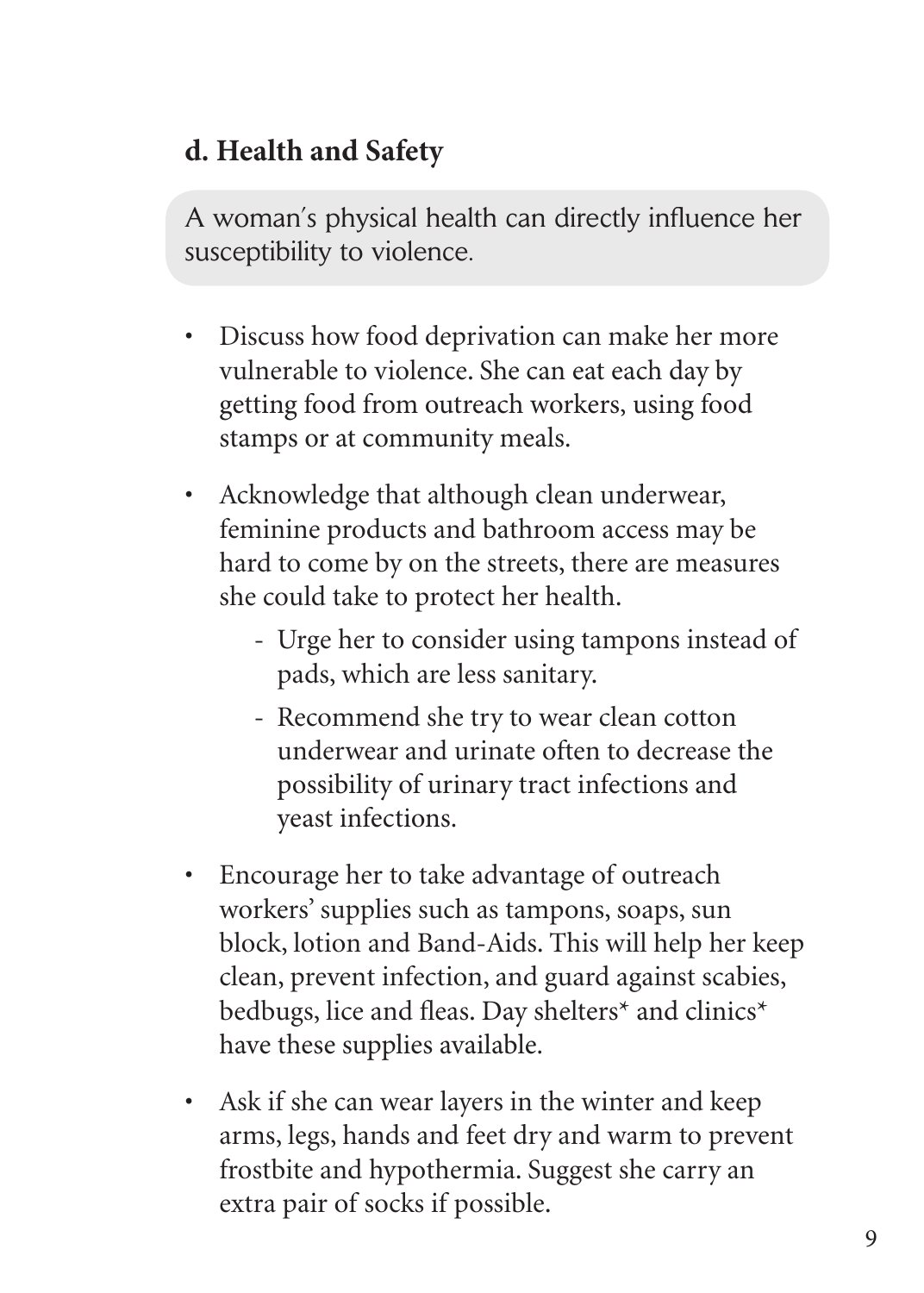- When she is going to be outside in extreme heat, encourage her to wear thinner, light-colored, clothes and stay out of the sun.
- If her hair is long, or if she wears it in a ponytail, ask if she would consider a shorter cut. Short haircuts decrease the possibility that someone grabs her hair during an altercation.
- If she is tired, ask if she would consider staying at a shelter, even for just a few days. She could nap in safe places, such as libraries, bookstores or day shelters (such as Women's Lunch
	- Place or St. Francis House).\*
- Encourage her to keep medical appointments.

Clinicians such as a primary care doctor, registered nurse or nurse practitioner can be links for resources such as counseling, medical respite\* and Supplemental Security Income (SSI).

- If she has prescribed medication (meds), encourage her to take them as directed.
- If she does not want to take her meds, encourage her to be honest with her doctor about her intentions.
- Advise her to tell no one about her prescription. This will decrease the likelihood of theft.
- Advise her to keep her meds in a safe place, and on her person.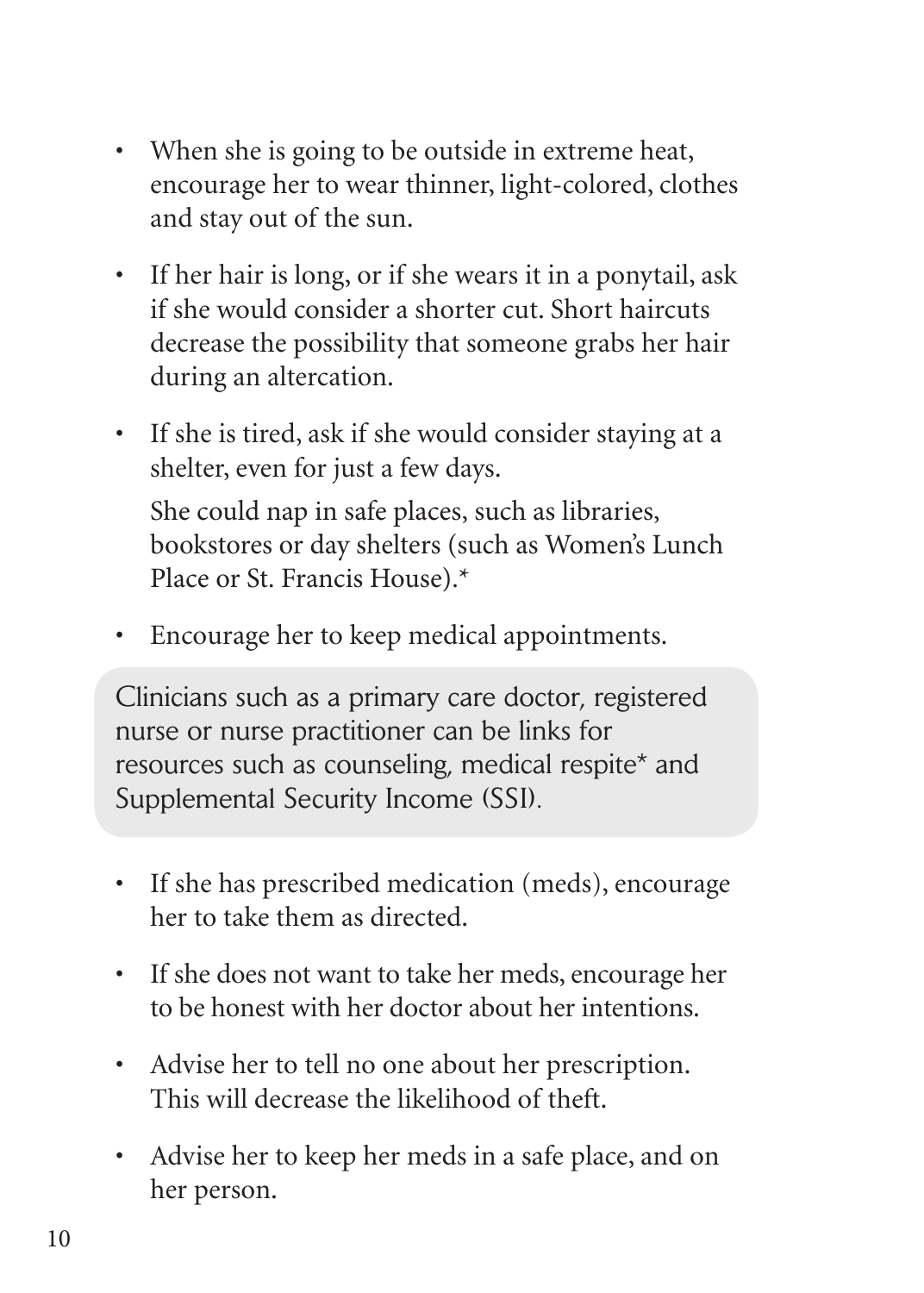For example, she could keep them in a zippered pocket or at a clinic — not with someone else.

• Explain that she should not take other people's meds. They could be the wrong dose; or she could have a bad interaction with other medications or drugs she is using.

## **e. Substance Abuse and Violence**

Substance abuse relates closely to violence. One reinforces the other, and both can contribute to keeping a woman homeless.

- Remind her that she never deserves to be hit, pushed, belittled, stolen from, kicked or sexually assaulted — even if she is using.
- Many abusive partners falsely blame their violence on the drugs/alcohol that they are using. A partner often continues battering when he becomes sober. No matter how much someone has used/drunk, it is not okay to be abusive.
- Ask if she understands how her drug of choice changes her behavior and how this impacts the people around her. What behaviors, such as being argumentative, outspoken, quiet or dazed, make her a more likely target for violence?
- Ask if she can decide how much to use/drink before she starts.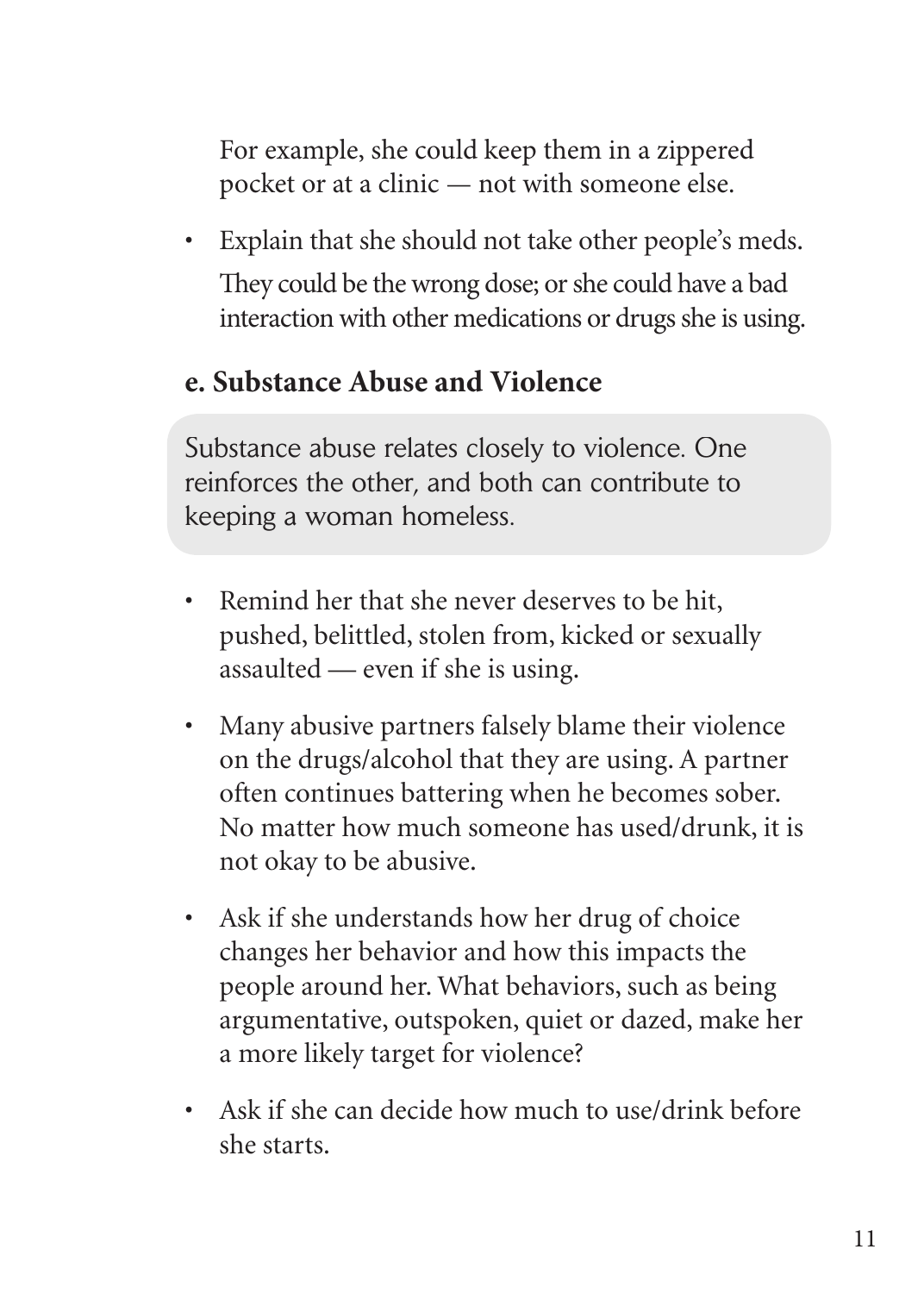- What can she do to lessen the harm of drug and alcohol use? Can she drink beverages with lower alcohol levels? For example, she could try drinking beer instead of vodka; or try to drink as much juice, soda or water as alcohol.
- She should always be aware of the possibility that her drugs are contaminated. Tell her she can look for clues if other people use them before her and have negative responses.
- If she is injecting drugs, see if she can carry her own needles and try not to share. Bleach kits, which disinfect needles, are obtainable from most street outreach workers and shelters. She could also drop by the Needle Exchange Van\* to get new needles.
- Make sure she knows that mixing alcohol, drugs and prescription meds is dangerous. Encourage her to think about how mixing substances affects her body.
- When she shares substances with others, ask if she can discuss the amounts before she buys to avoid subsequent fights. Maybe someone else can buy the drugs, so she can avoid a potentially dangerous situation.
- Remind her that if she drinks outside in extreme weather, she risks passing out and getting frostbite, hypothermia, sunburn or heatstroke. Educate her about their signs and symptoms.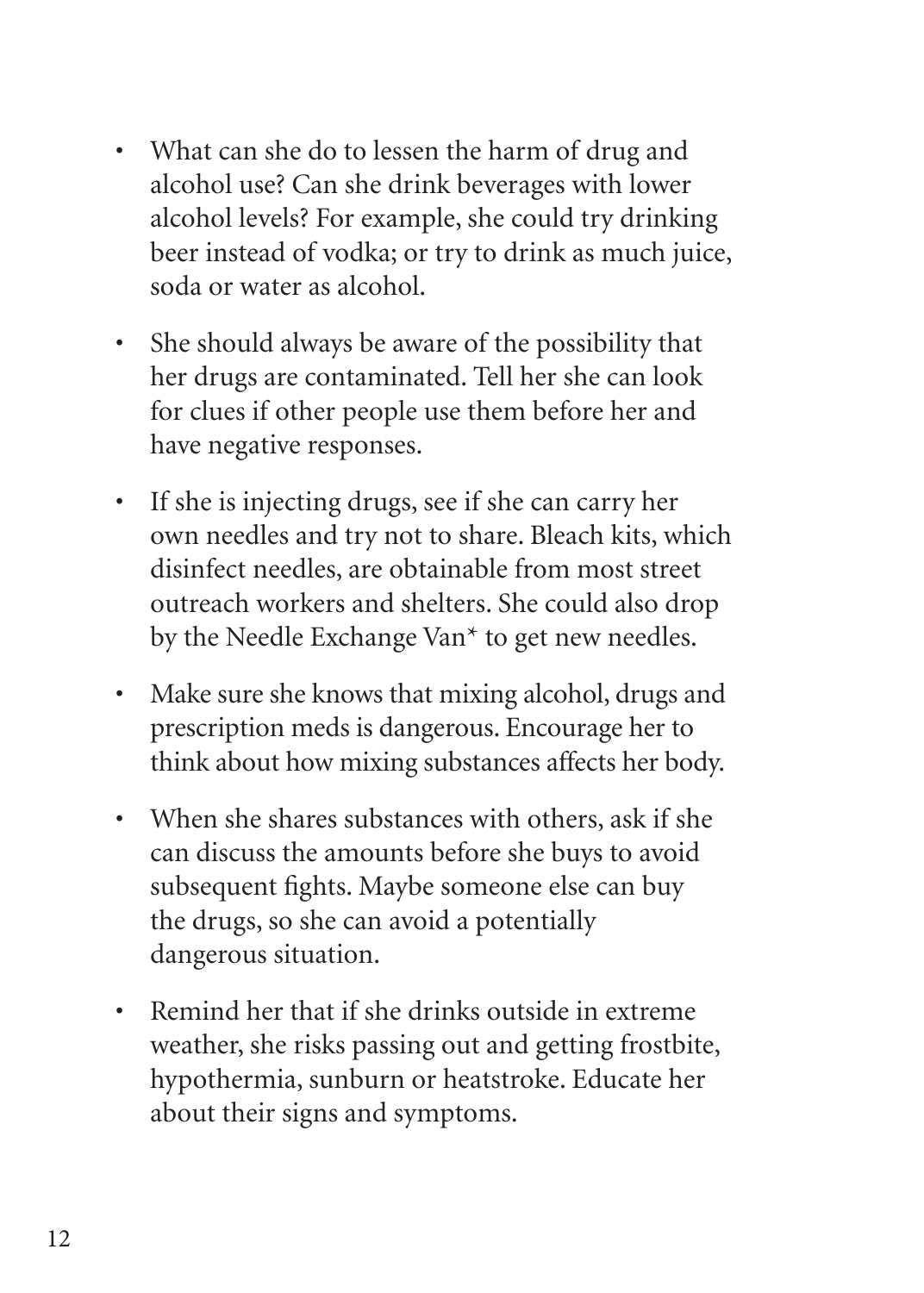If you are working with a woman who is seeking substance abuse recovery, understand that there are many different approaches. Help your client to discern which approach will help her in her recovery goals as well as in her safety concerns.

Some more traditional methodologies, such as the 12-Step model, encourage the client to take responsibility for the things that happen to her when she uses. This can be difficult to reconcile with the treatment approaches to domestic violence and sexual assault, which assert that she is not responsible for abuse that occurs.

For more information on this topic, refer to "Promising Directions for Helping Chemically Involved Battered Women Get Safe and Sober" by Theresa M. Zubretsky.

# **f. Mental Illness and Violence**

- If she feels depressed, anxious, is hearing voices or is seeing things, let her know that she is not alone. Living on the streets can cause many women to feel this way.
- Would she consider talking to an outreach worker, case manager, doctor, therapist or confiding in someone else she trusts?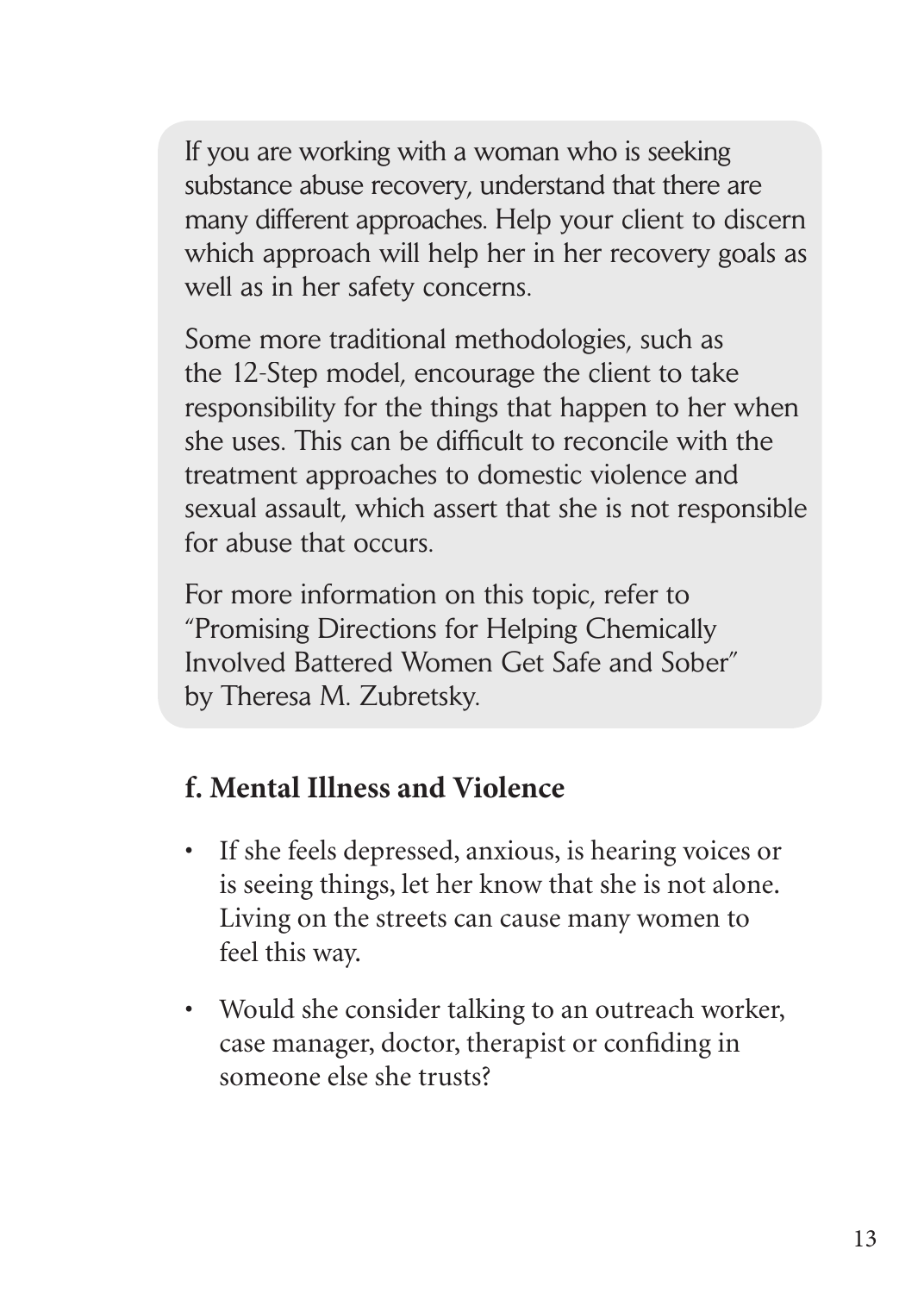Mental health becomes particularly complicated when medications are involved. Women may also be dealing with substance abuse and mental illness concurrently.

- If she is taking meds, it is important she knows their names so that she can tell someone in an emergency. Encourage her to take them as directed.
- Sometimes women are prescribed medication but decide they do not want to take it because it makes them feel sick. This is normal and understandable. Meds are supposed to help, not hurt. Suggest that she tell her doctor or psychiatrist if something is wrong. The doctor may be able to find a better medication or dosage.
- Remind her that while drugs or alcohol can make her feel great temporarily, they can also make her sick or have a negative reaction with her medications.
- Some women with mental illness prefer to stay alone. If so, ask her where she feels safe. Are there others she trusts near whom she could sleep? Sleeping in public places could increase her safety more than sleeping in isolated areas.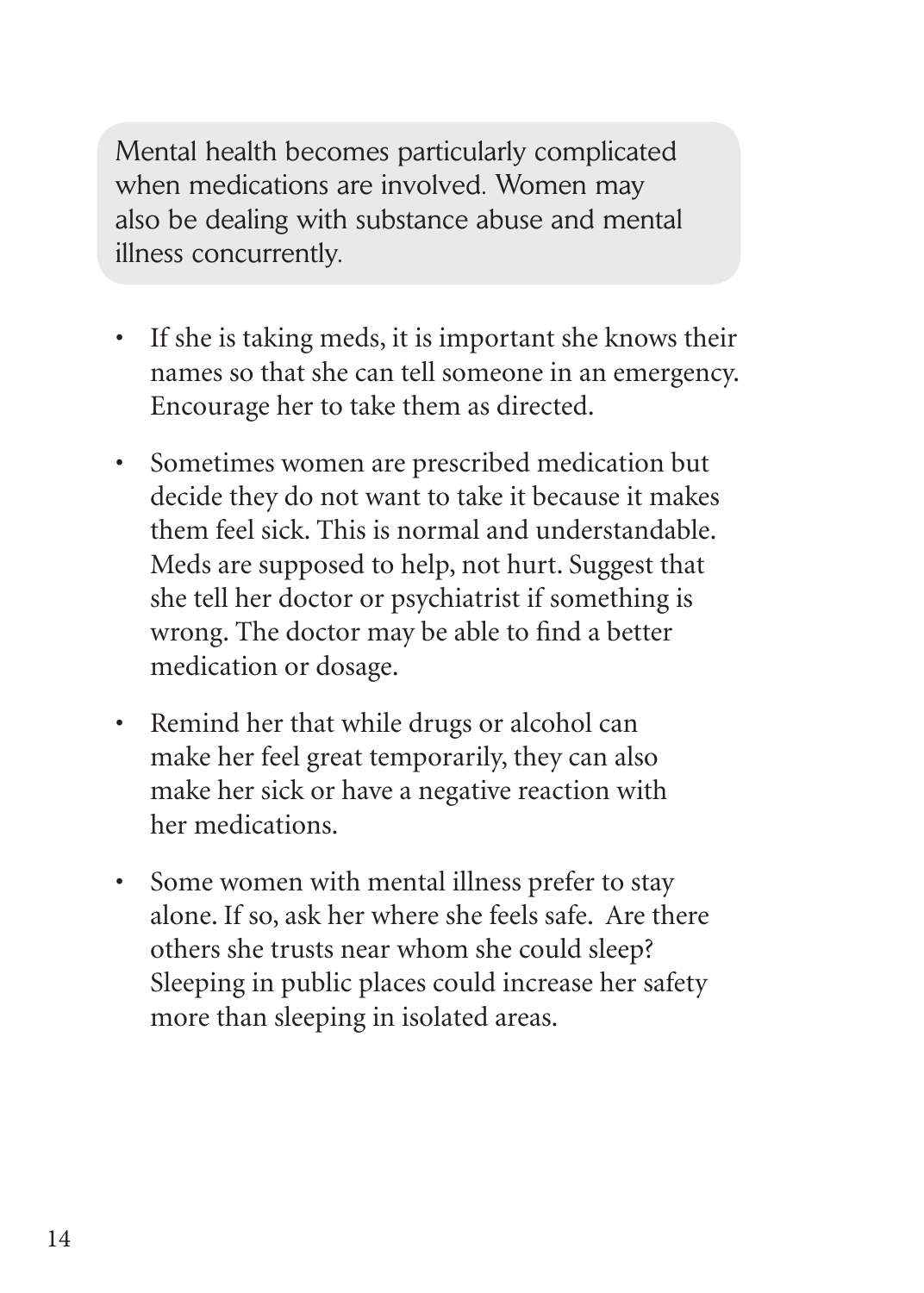# **g. Transactional Sex**

Some women on the streets exchange sex for drugs, alcohol, shelter, protection, food or money. Although a survival strategy, transactional sex puts them in some of the most dangerous situations. Transactional sex is also not legal and it is important to speak candidly with women about the legal risks.

- Let her know to be careful to avoid clothing that can be used to hurt her, such as long necklaces and chokers.
- Ask if she can wear clothing and shoes that are easy to run in, in case she needs to get away quickly.
- Some women feel more safe working with a partner they trust who knows where they are at all times. Others may choose to work alone. Ask her which approach works best for her.
- Ask her to try to choose a location where she is comfortable and one with which she is familiar. She should make sure someone knows where she is going. If she is alone, she could pretend she is working with a partner.
- If she is in a hotel room, she should try to keep close to the exit.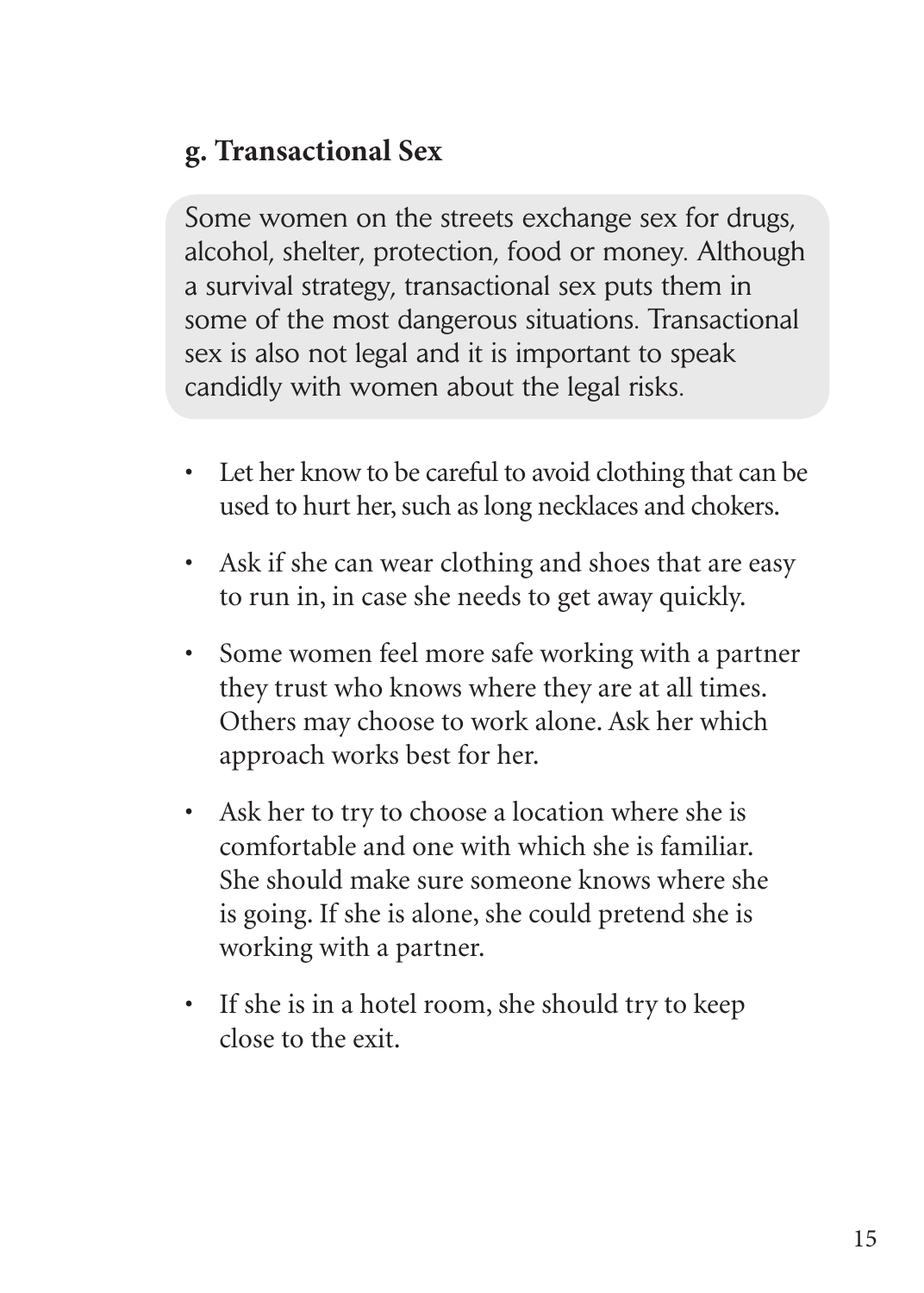- Experience has shown that waiting until after a sex act to agree on its price, or waiting to obtain money, can increase the risk of an altercation and violence. Advise her to be prepared for, and assertive about, pricing and collecting money before sex acts.
- Suggest the following as preventative measures for STDs:
	- Make every attempt to use a new condom for each sexual act that occurs.
	- Use a water-based lubricant to keep a condom from breaking. An oil-based lubricant can disintegrate a condom.
	- Wipe off lipstick and chapstick before oral sex (the oils contained in these products can disintegrate a condom.)
	- Check your date/john for visible signs of STDs before sex.
- Explain to your client that she NEVER deserves to be hit, beaten or forced into a sex act that she does not want to do. Her body is HERS.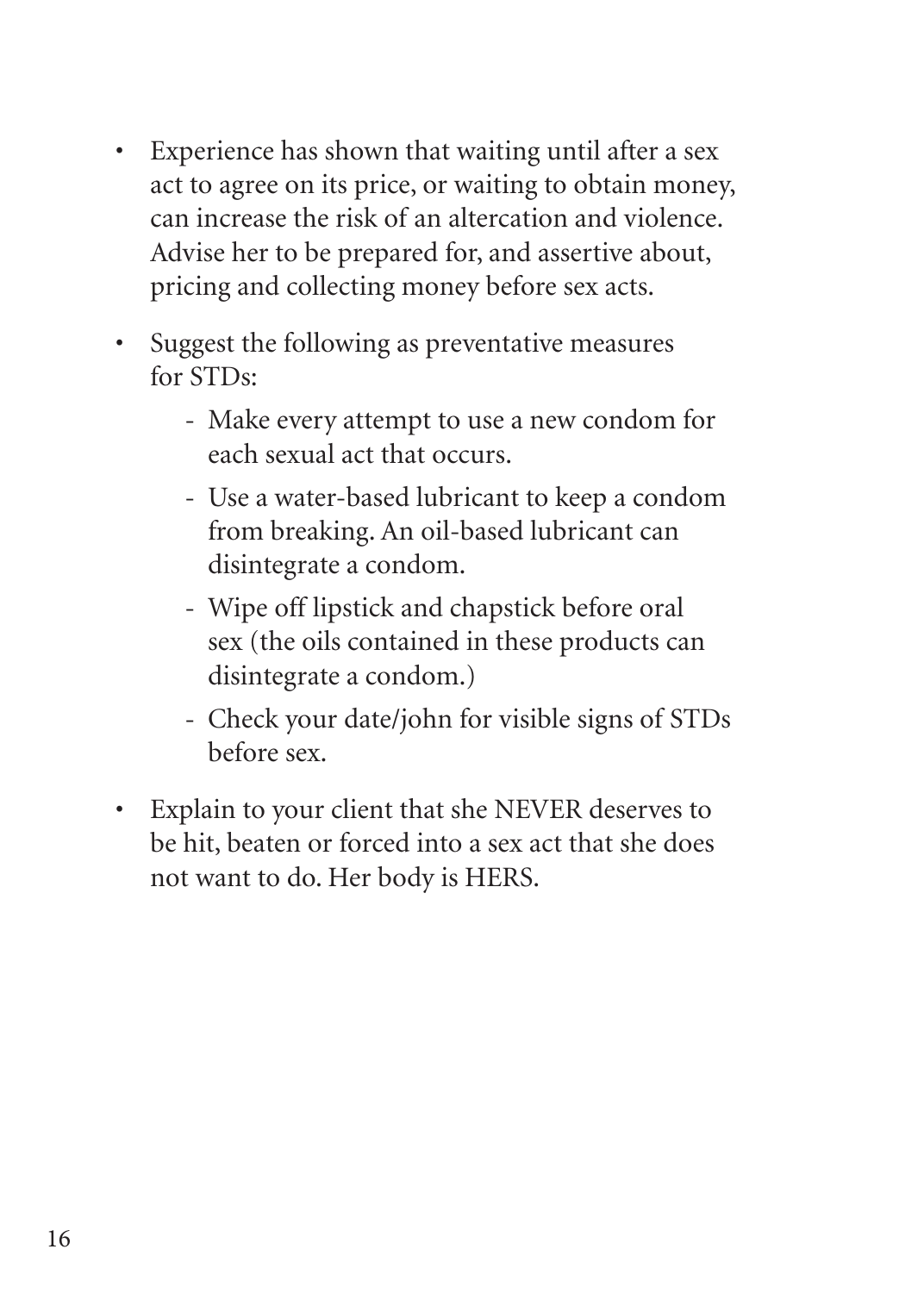# *II. While In Crisis*

Despite safety precautions, there is a high likelihood that a woman who is homeless and living on the streets will experience violence. Several things can be done during a violent situation that may prevent, or at least lessen, injury. It is important to teach her to be prepared for anything, to be creative and to think quickly when an incident occurs. This is when she will use the strategies you have discussed with her.

# **a. Physical or Sexual Violence**

Empower a woman to know that she NEVER deserves to be attacked, beaten or raped; and she should not be ashamed to seek out help.

- She should say "stop" loudly and firmly multiple times. This is important especially for rape, to demonstrate to the perpetrator/witnesses/judges that the sex was against her will.
- She should try to make a big scene by yelling and screaming loudly so that the attention of bystanders is called to what is going on.
- Let her know to call 911 if she can, or shout for someone else to call.

Pay-phones are free for 911 calls.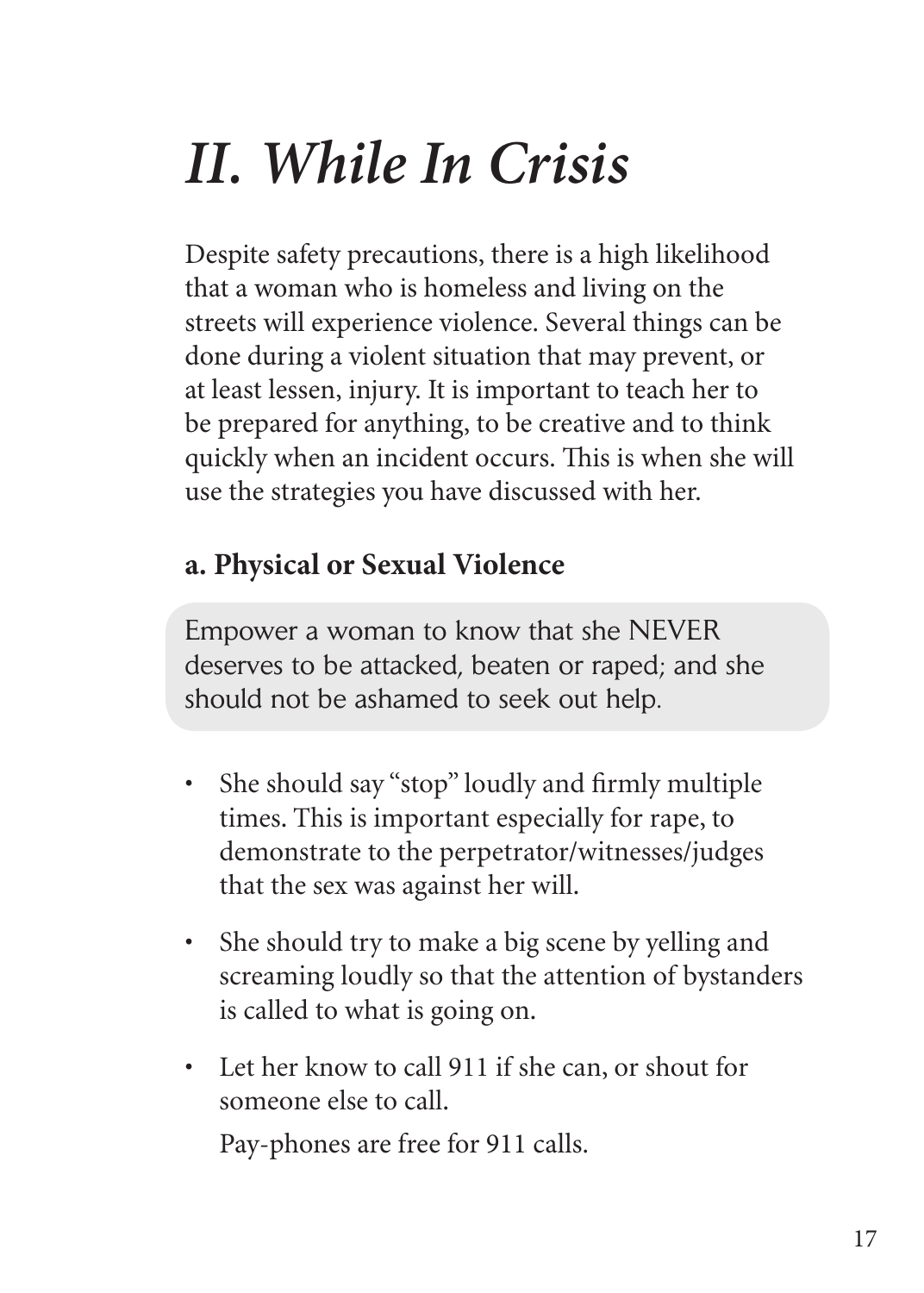- Encourage her to maneuver herself away from bottles or other potential weapons that can be used to harm her.
- She should try to take note of the person, or persons, attacking her in the event that she will need to identify him/them to the police.
- Suggest that she pretend she is with someone she can tell the attacker the person is nearby and call out to her or him as if s/he were just around the corner.
- She should not stop fighting back. Often attackers will give up if she is putting up too much of a fight. She can use any means possible: teeth, nails, elbows, high heels or keys even to poke at their eyes. However, she should be careful about using a more serious weapon, such as a bottle, knife or gun, because the perpetrator could take it and use it on her.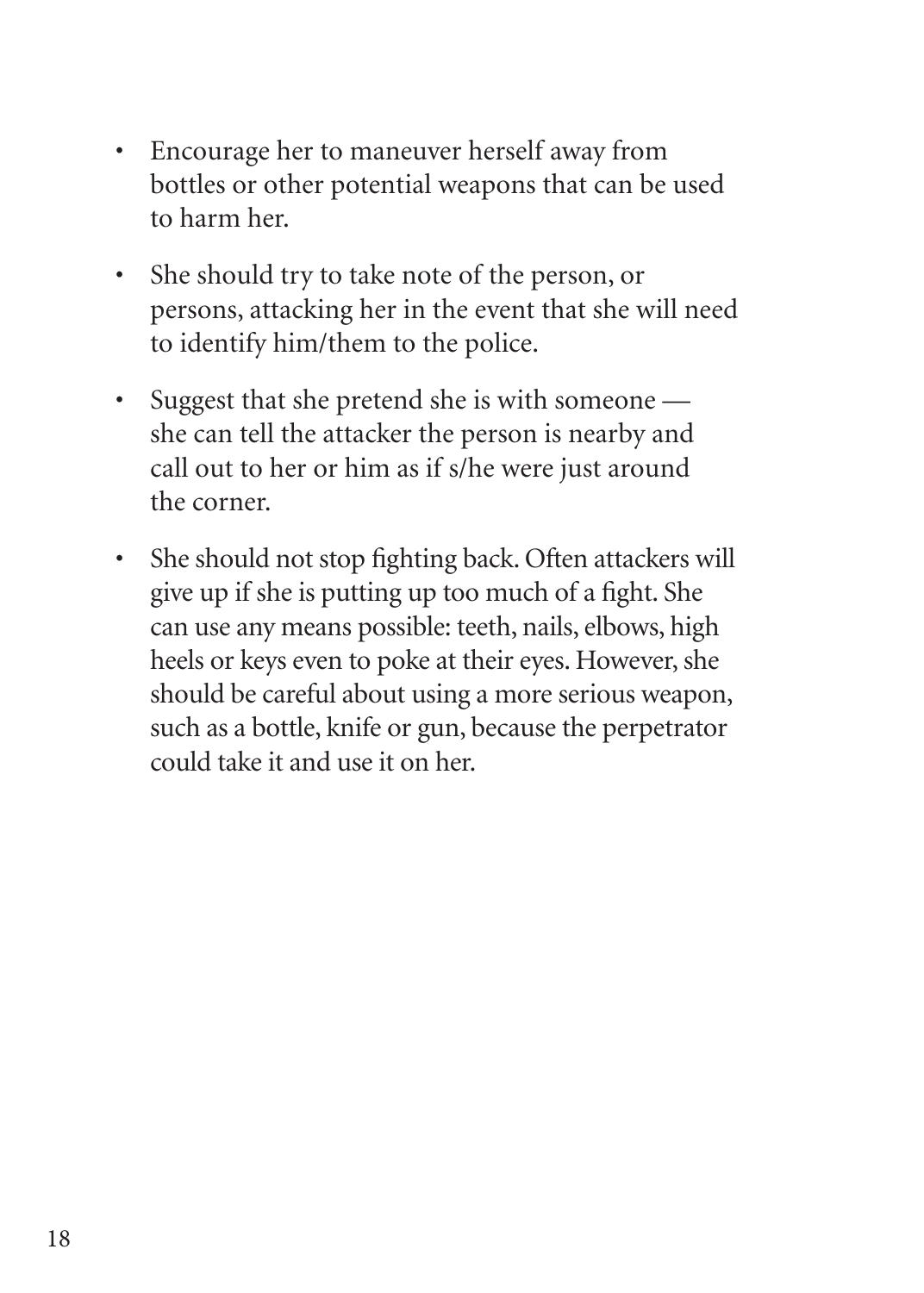# *III. Crisis Response*

The number of women that seek assistance after an assault is small. The number of homeless women who do so is even smaller. The fact that a woman comes to you at all is a big step, and it might be the only one she is willing to take. You cannot force her to accept the services you suggest. She may just want you to listen.

# **a. Physical Safety**

Gather as much information as you can. Listen to her story and help her clarify her decisions. Acknowledge that her feelings may be strong. You can also provide her with information about partner violence, sexual assault and available services, or offer to accompany her to any of them.

- Most importantly, ask her what she needs from you. Affirm her ability to decide for herself how she would like to proceed. You might be the only provider she trusts.
- If she needs immediate medical attention, encourage her to go to the hospital or, if it is serious, to call 911.
- Make sure she is currently safe that is, physically away from her perpetrator. If she decides that she needs to escape to a different place, check to see that no one followed her to where she is now.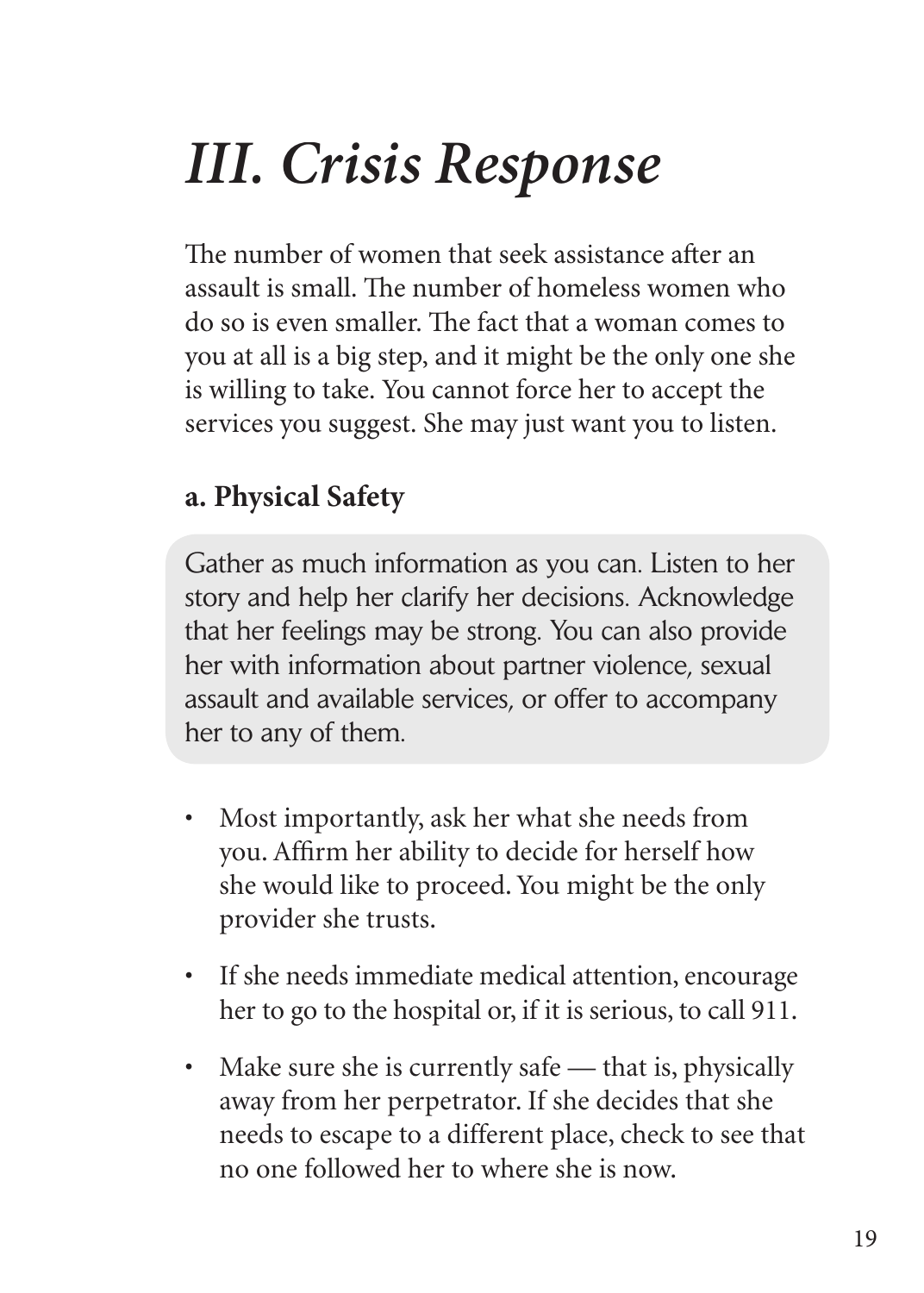- Explain that the abuse/attack was NOT her fault.
- Determine how likely it is that her perpetrator will be looking for her. Does she have something of his that he will want back? Does she think he will be able to find her? Help her to think about changing locations, even if just for a little while.
- Consider her next steps to remain safe. The Friends' Violence Prevention Specialist\* can discuss these options with her.
- She might want to go to a domestic violence shelter or safe house,\* even if only for a few days.
- Ask her if it is worth it to stop using for a few days to be in a safe domestic violence shelter, because many will only accept a woman who is not using.
- If she does not want to go to a domestic violence shelter, she could go to a regular shelter that she knows her partner/perpetrator does not go to or would not expect her to go.
- Even going to a hotel for a few nights, if she has the money, could be a safe option if she does not want to go to a shelter.
- Can she go to a detox, medical respite,\* or the house of a trusted friend or family member?
- Could she go to another town for a while for example, if she usually stays in Boston, could she go to Cambridge?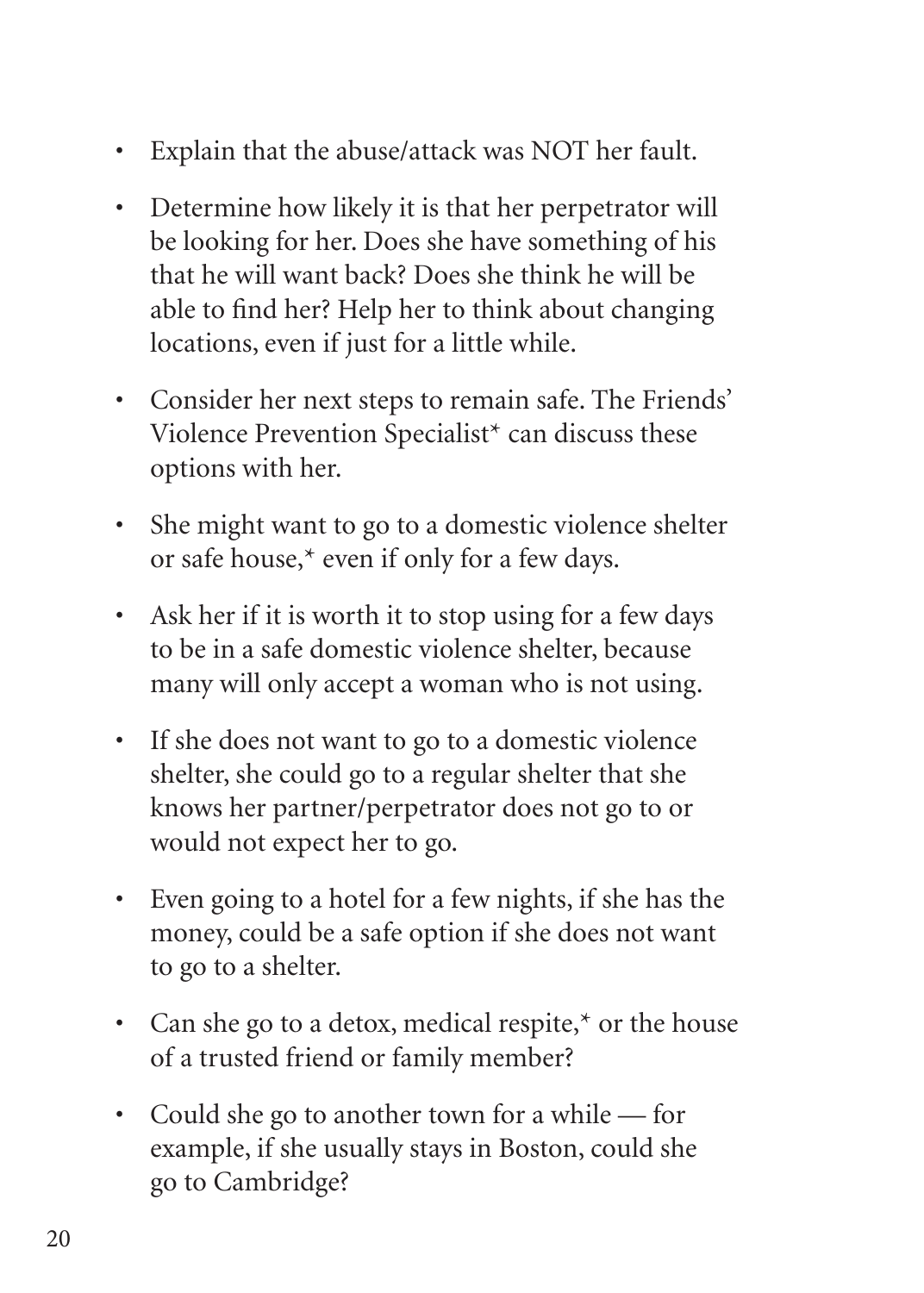• Think about making a safety plan with her to be prepared for violence. See Part IV for a sample safety plan.

# **b. Physical Health and Violence**

- If she experiences violence, it is likely that she will feel comfortable in the presence of homeless-service providers, such as the Friends' Violence Prevention Specialist\* or a member of Boston Health Care for the Homeless,\* who can page clinicians and/or help her to medical treatment.
- Ask if she would be willing to go to an emergency room for physical injuries. Would she be willing to go to one that has a domestic violence unit, whose staff can be more sensitive to her situation and her safety?
- Suggest she go to a neighborhood or shelter clinic to get medical treatment for injuries that are not related to sexual assault.

# **c. Physical Health and Sexual Violence**

- If she has been sexually assaulted, educate her about services that she can access at an emergency room, such as:
	- Detection of rape drugs (within 24 hours of time of incidence)
	- HIV preventative medication (within 72 hours)
	- Sexually Transmitted Disease (other than HIV) preventative medication (within 120 hours)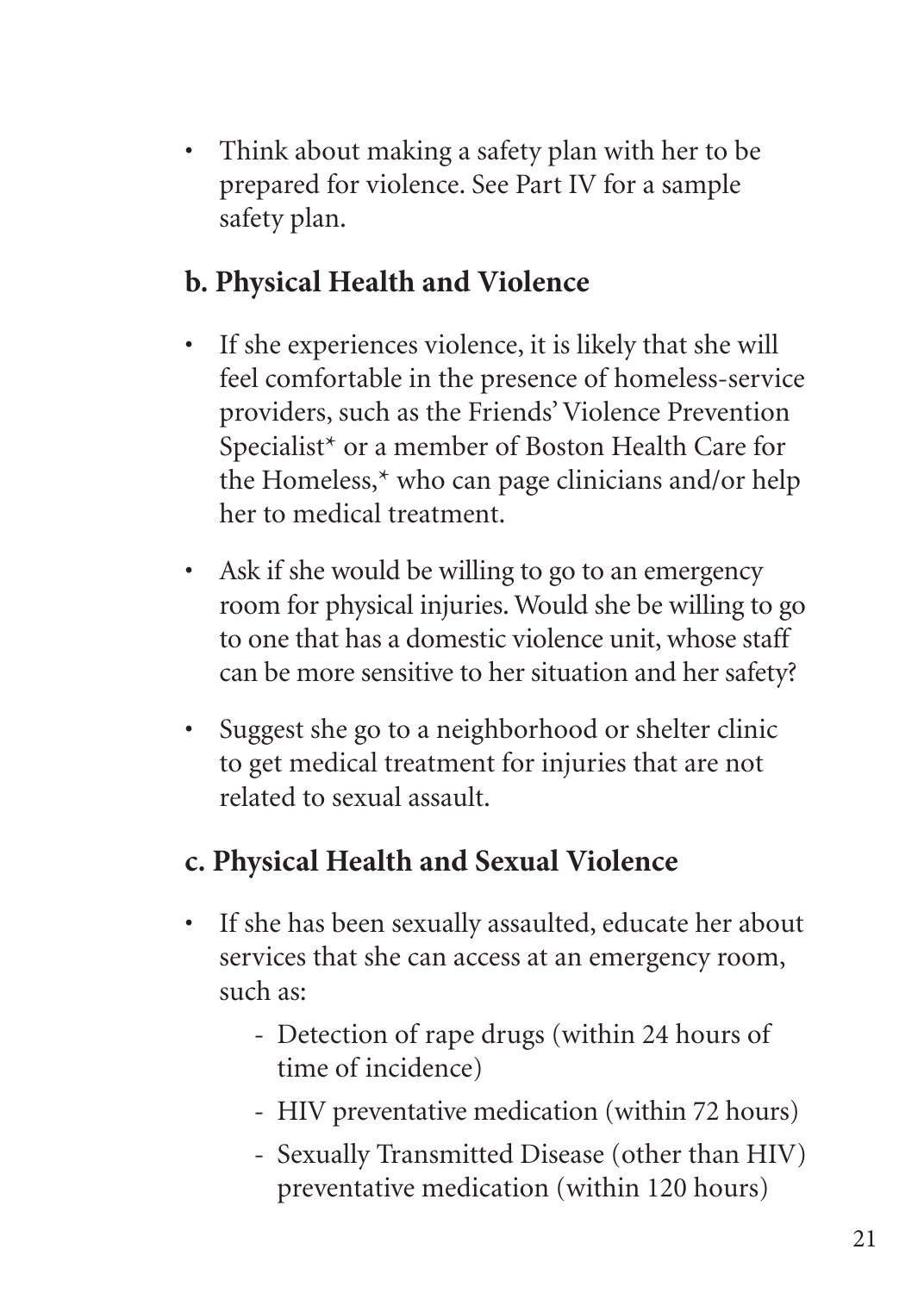- Emergency contraception — also known as "EC," "Plan B" and "Morning After Pill" prevents pregnancy from occurring (within 120 hours)

Recommend that your client seek services at a hospital, particularly a hospital with Sexual Assault Nurse Examiners (S.A.N.E.).\* A Sexual Assault Nurse Examiner can take care of her medical needs in a sensitive and gentle manner, and can collect the appropriate evidence in the event charges are pressed.

Even if your client does not want to press charges, she still could be examined for injuries and preventative care. Though this is best done at a hospital, which can provide full and appropriate sexual assault care, if your client won't access a hospital, a shelter-based clinic can provide some services.

- Explain that going to the emergency room does not mean that she has to file a police report.
- If she has been raped, encourage her to talk with a specialist. The Boston Area Rape Crises Center\* can be called through its 24/7 hotline anytime after an assault, and it can direct women to medical, legal and counseling services. It offers a medical advocacy program in which a volunteer will meet her at the hospital after an assault to provide support and act as an advocate to meet her needs.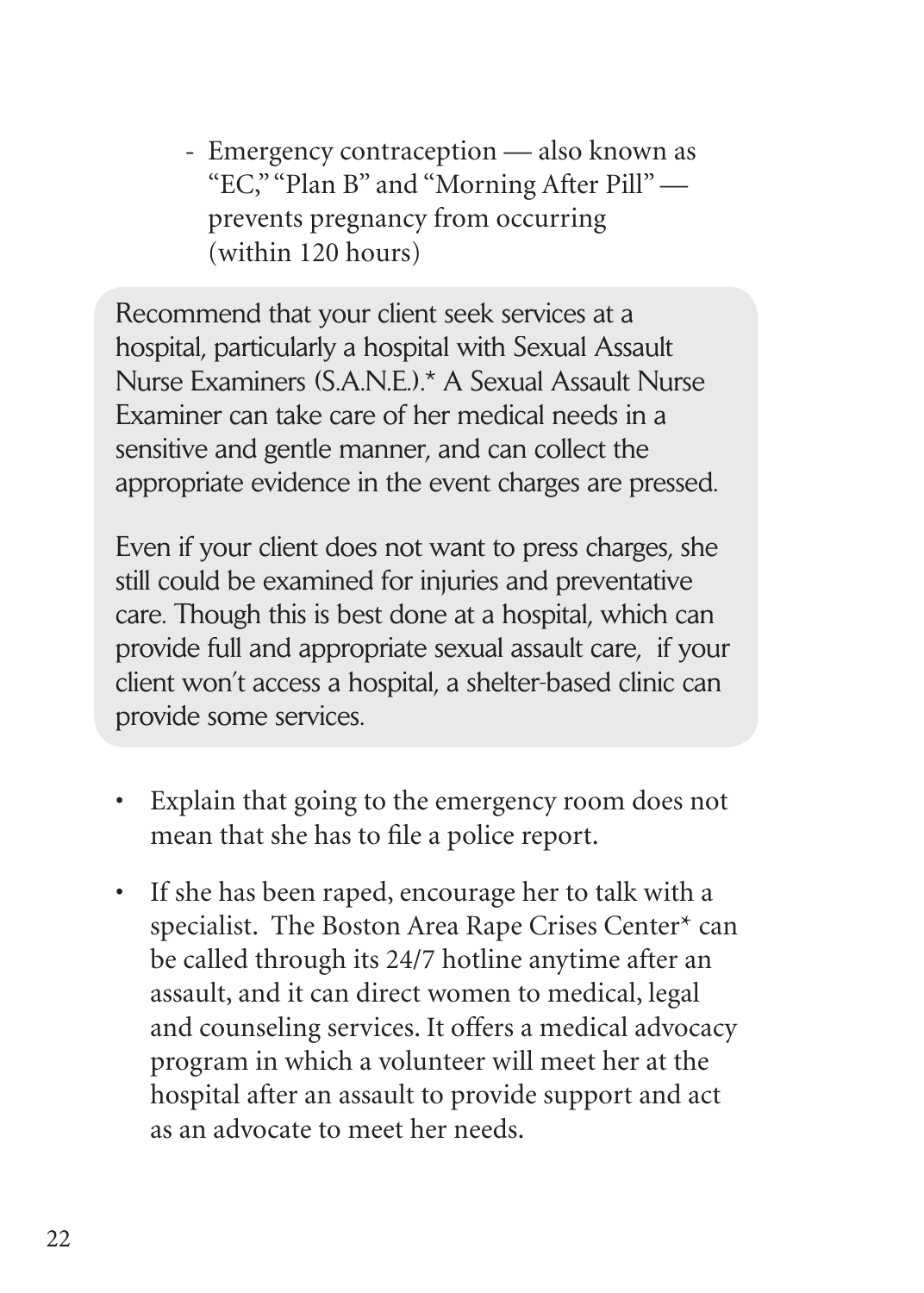- If she wants to file a police report and have evidence collected, she should not bathe, shower, brush her teeth or change her clothes. If she has already changed, she should put her old clothes in a clean paper bag and bring them with her to the hospital. A Sexual Assault Evidence Collection Kit can be collected within five days of the incident.
- Physicians\* can provide further information about medical abortion (RU 486, 4.5 to 9 weeks from last menses), and surgical abortion (4.5 to 18 weeks, 6 days from last menses).
- Ask if she would consider an anonymous and confidential test for HIV. She could do this with the Friends' Green Door Project, Needle Exchange Program or Boston Healthcare for the Homeless.\*

# **d. Legal Issues**

Some women may not want to work with law enforcement because of their own criminal involvement. These women may be hesitant to call 911 or reach out to the police in any way. However, if she is interested in working with the police, the following suggestions may be helpful.

- The sooner she reports an incident, the easier it will be to catch the perpetrator.
- If she calls 911 during or immediately after a sexual assault, or incident of partner violence, she can file a police report at that time.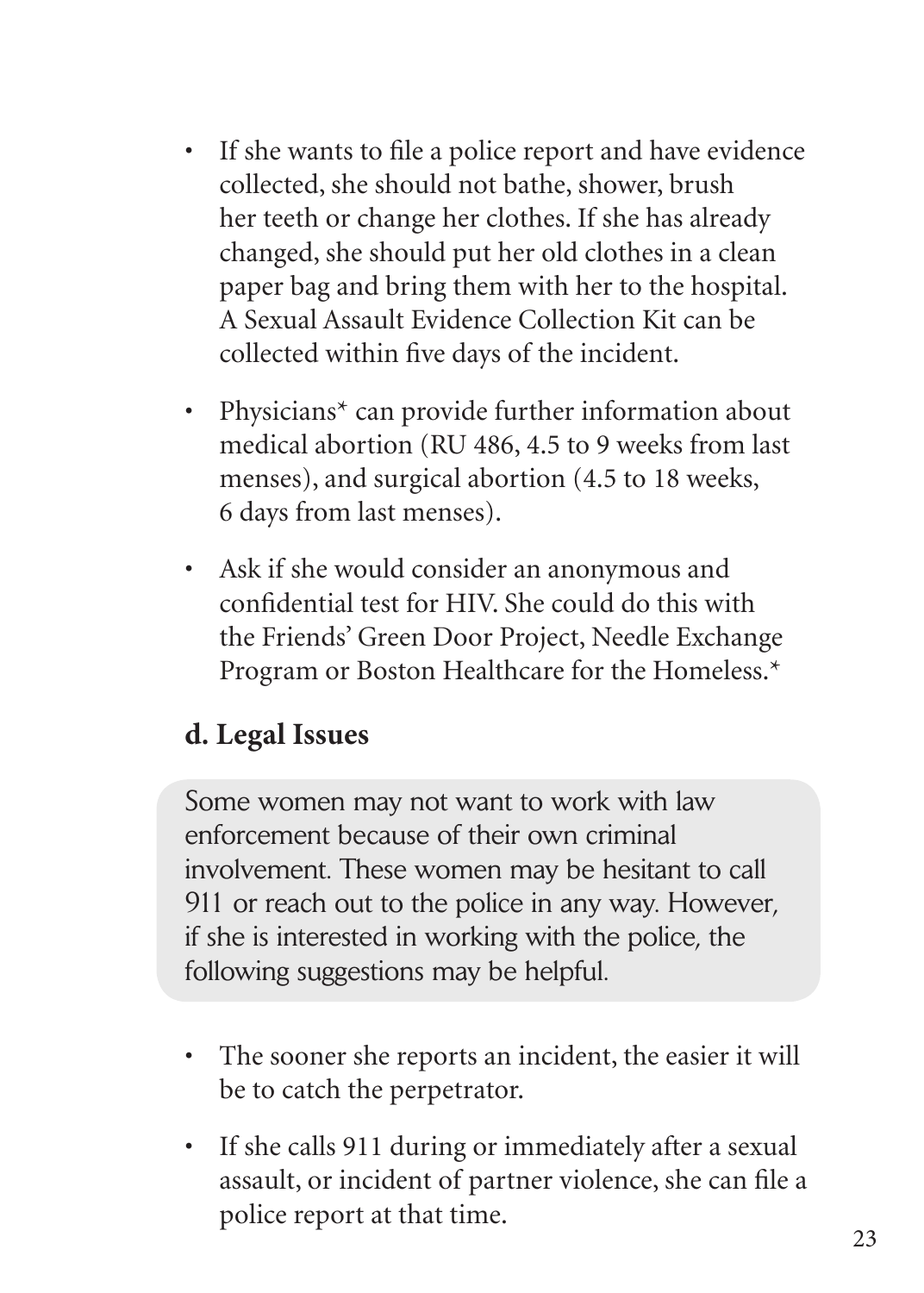As a provider, you should be alert to signs of partner violence and sexual assault. We recommend you understand the connections between partner violence, sexual assault, trauma, substance abuse, mental illness and homelessness (Pathways of Co-occurrence).<sup>2</sup>

- To file a police report, she can call or walk into the police office in the district where the incident occurred. In the case of sexual assault, she can contact the Boston Police Department's Sexual Assault Unit,\* which is staffed 24/7.
- If she makes a police report or files a restraining order within five days, she can file for victim compensation to cover certain costs.
- The Boston Area Rape Crises Center,\* Casa Myrna Vazquez\* and Greater Boston Legal Services\* have free legal services that can help with police reports, restraining orders and other legal matters.
- Explain the benefits and drawbacks to getting a restraining order. It can serve as proof of abuse for getting into housing or other services. With it, her perpetrator is mandated to not abuse her, and to stay away from where she stays. However, remind her that it can only protect her if her perpetrator complies with the order.
- She has three years from the time of the incident to file a civil suit, and 15 years to file a criminal suit.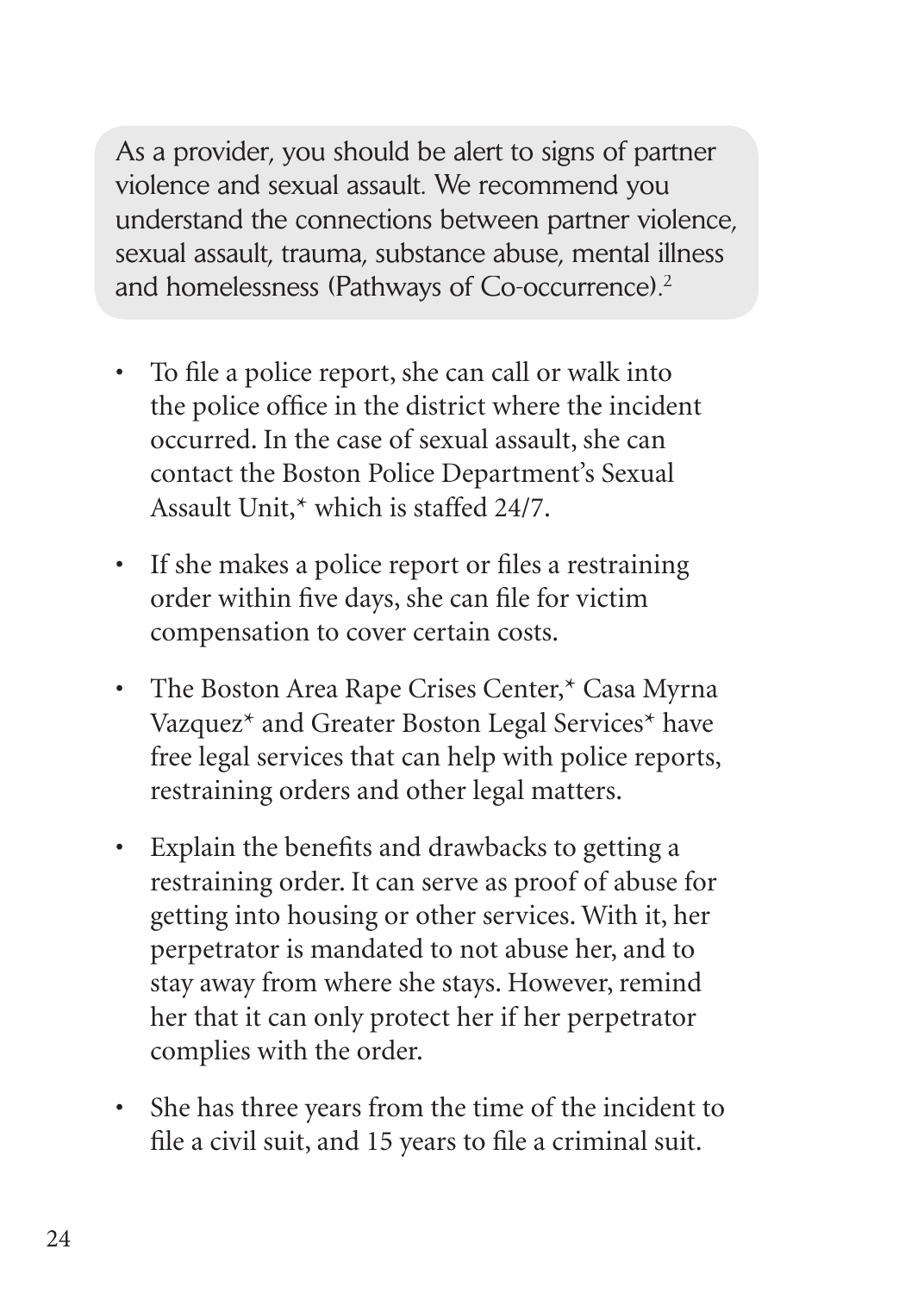## **e. Mental Health**

It is normal for a woman to feel depressed, ashamed, angry or anxious after a violent incident. These feelings may pass, but it is important for her to feel that she can speak with a counselor, outreach worker or someone she trusts.

- Encourage her to talk about what happened with someone she trusts. This can make her feel better, and additionally can alert someone that she may be in danger.
- Intervening soon after a traumatic violent incident can go a long way to reduce negative effects in the long-term.
- Reinforce to her that the incident was not her fault.

Keep it Movin' (K.I.M.)

Do what you can to help her not let violence discourage her from moving forward with her life. —WVPP Client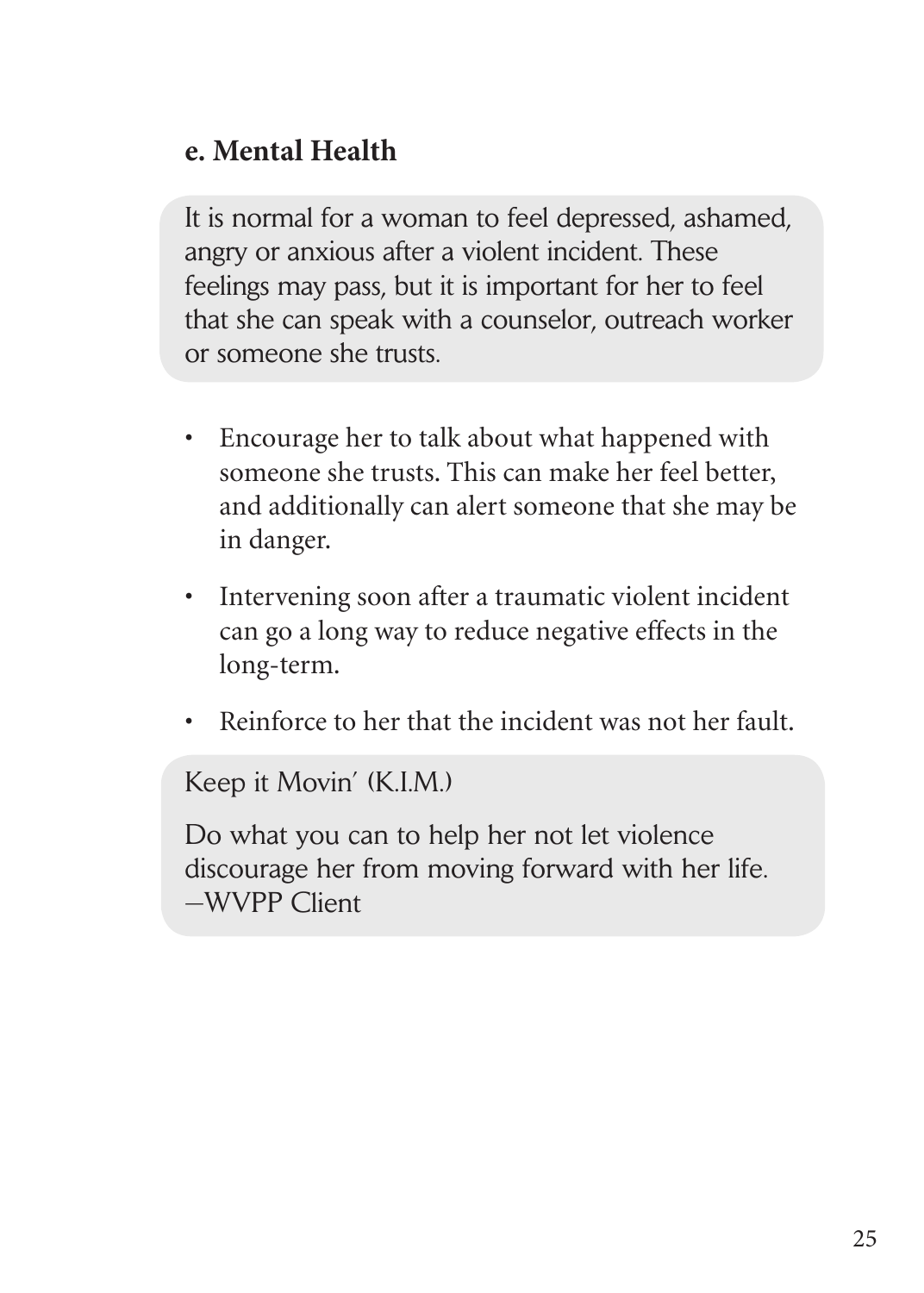# *IV. Personal Safety Plan*

1) The places/situations that are most dangerous for me are (ex. secluded places, dark alleys, places my partner knows and I don't...):

\_\_\_\_\_\_\_\_\_\_\_\_\_\_\_\_\_\_\_\_\_\_\_\_\_\_\_\_\_\_\_\_\_\_\_\_\_\_\_\_\_\_\_\_\_\_\_\_\_\_ \_\_\_\_\_\_\_\_\_\_\_\_\_\_\_\_\_\_\_\_\_\_\_\_\_\_\_\_\_\_\_\_\_\_\_\_\_\_\_\_\_\_\_\_\_\_\_\_\_\_

\_\_\_\_\_\_\_\_\_\_\_\_\_\_\_\_\_\_\_\_\_\_\_\_\_\_\_\_\_\_\_\_\_\_\_\_\_\_\_\_\_\_\_\_\_\_\_\_\_\_ \_\_\_\_\_\_\_\_\_\_\_\_\_\_\_\_\_\_\_\_\_\_\_\_\_\_\_\_\_\_\_\_\_\_\_\_\_\_\_\_\_\_\_\_\_\_\_\_\_\_

\_\_\_\_\_\_\_\_\_\_\_\_\_\_\_\_\_\_\_\_\_\_\_\_\_\_\_\_\_\_\_\_\_\_\_\_\_\_\_\_\_\_\_\_\_\_\_\_\_\_ \_\_\_\_\_\_\_\_\_\_\_\_\_\_\_\_\_\_\_\_\_\_\_\_\_\_\_\_\_\_\_\_\_\_\_\_\_\_\_\_\_\_\_\_\_\_\_\_\_\_

\_\_\_\_\_\_\_\_\_\_\_\_\_\_\_\_\_\_\_\_\_\_\_\_\_\_\_\_\_\_\_\_\_\_\_\_\_\_\_\_\_\_\_\_\_\_\_\_\_\_ \_\_\_\_\_\_\_\_\_\_\_\_\_\_\_\_\_\_\_\_\_\_\_\_\_\_\_\_\_\_\_\_\_\_\_\_\_\_\_\_\_\_\_\_\_\_\_\_\_\_

2) Safer places for me are (ex. with certain friends, family, at a particular program or location):

3) The main triggers of my partner's violence are:

I can try to avoid these situations by:

(Remember that things you do might be triggers, but the violence is NEVER your fault.)

4) When the violence is happening, my best reaction would be to: \_\_\_\_\_\_\_\_\_\_\_\_\_\_\_\_\_\_\_\_\_\_\_\_\_\_\_\_\_\_\_\_\_\_\_\_

\_\_\_\_\_\_\_\_\_\_\_\_\_\_\_\_\_\_\_\_\_\_\_\_\_\_\_\_\_\_\_\_\_\_\_\_\_\_\_\_\_\_\_\_\_\_\_\_\_\_

\_\_\_\_\_\_\_\_\_\_\_\_\_\_\_\_\_\_\_\_\_\_\_\_\_\_\_\_\_\_\_\_\_\_\_\_\_\_\_\_\_\_\_\_\_\_\_\_\_\_ (ex. Does crying make him/her stop? Does fighting back work?)

5) A safe person I can tell about my situation is: \_\_\_\_\_\_\_\_\_\_\_\_\_\_\_\_\_\_\_\_\_\_\_\_\_\_\_\_\_\_\_\_\_\_\_\_\_\_\_\_\_\_\_\_\_\_\_\_\_\_

(Even if you never ask for help, it is very important that someone other than you knows what's going on).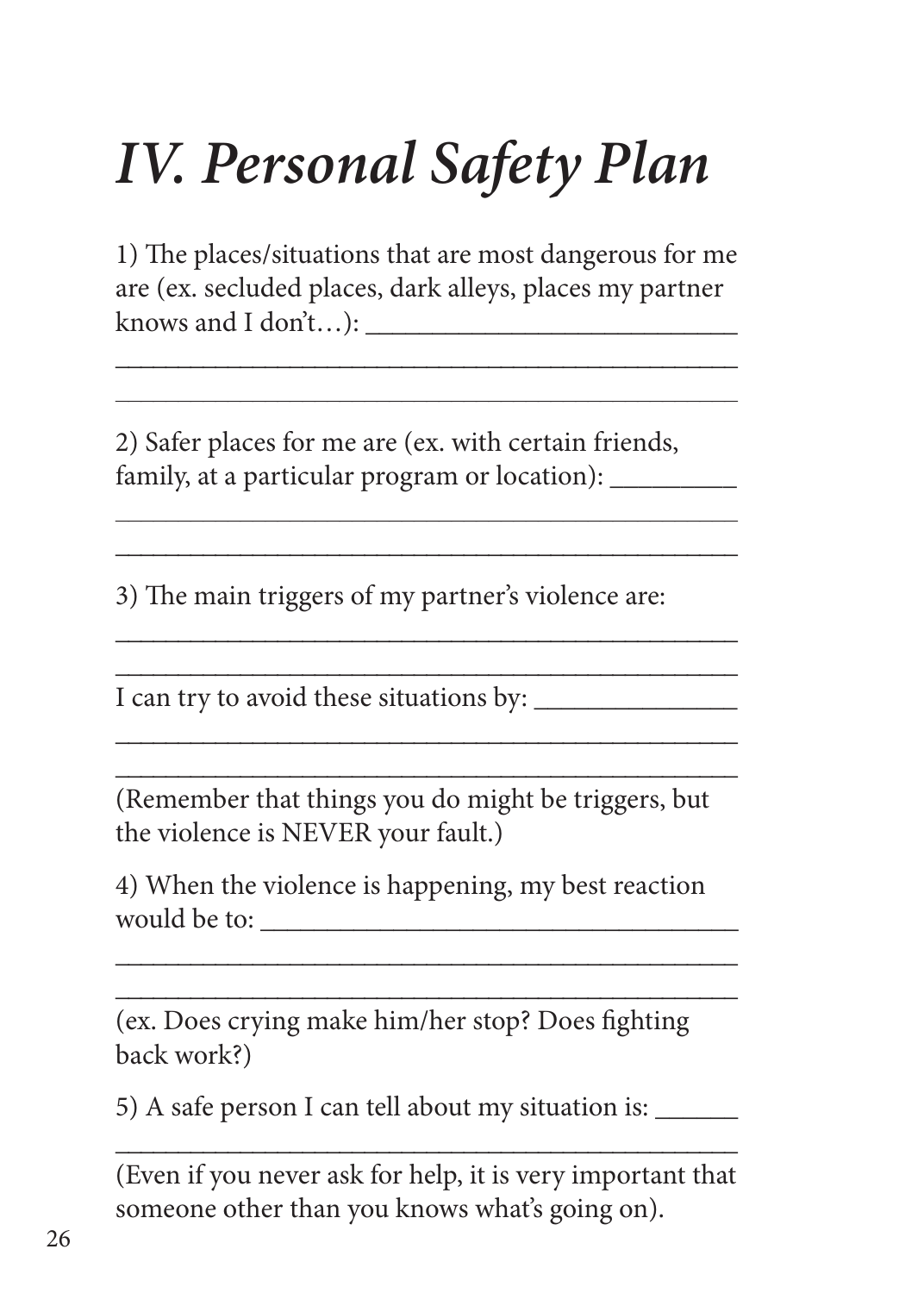6) I can keep copies of important documents at (ex. Friend's house, outreach worker's office...):

important documents include: birth certificate, social security card, photo ID, restraining orders…

\_\_\_\_\_\_\_\_\_\_\_\_\_\_\_\_\_\_\_\_\_\_\_\_\_\_\_\_\_\_\_\_\_\_\_\_\_\_\_\_\_\_\_\_\_\_\_\_\_\_

\_\_\_\_\_\_\_\_\_\_\_\_\_\_\_\_\_\_\_\_\_\_\_\_\_\_\_\_\_\_\_\_\_\_\_\_\_\_\_\_\_\_\_\_\_\_\_\_\_\_ \_\_\_\_\_\_\_\_\_\_\_\_\_\_\_\_\_\_\_\_\_\_\_\_\_\_\_\_\_\_\_\_\_\_\_\_\_\_\_\_\_\_\_\_\_\_\_\_\_\_

7) My money, documents, and/or meds are kept:

(preferably on you, and NOT with your partner.)

8) If I need to get away quickly I can:

\_\_\_\_\_\_\_\_\_\_\_\_\_\_\_\_\_\_\_\_\_\_\_\_\_\_\_\_\_\_\_\_\_\_\_\_\_\_\_\_\_\_\_\_\_\_\_\_\_\_ (establish a plan now, and communicate the plan to the people who you will go to for help if possible)

\_\_\_\_\_\_\_\_\_\_\_\_\_\_\_\_\_\_\_\_\_\_\_\_\_\_\_\_\_\_\_\_\_\_\_\_\_\_\_\_\_\_\_\_\_\_\_\_\_\_

9) I will get there by: And I will contact the people who will help me by:

\_\_\_\_\_\_\_\_\_\_\_\_\_\_\_\_\_\_\_\_\_\_\_\_\_\_\_\_\_\_\_\_\_\_\_\_\_\_\_\_\_\_\_\_\_\_\_\_\_\_ (make sure you have phone #s, addresses, directions…)

10) My code word to use with friends to alert them of the danger  $\Gamma$ m in is:

 $\overline{\phantom{a}}$  , and the contract of the contract of  $\overline{\phantom{a}}$ 

11) When with my partner, I will consider not using/ using less substances in order to stay more alert and safe. A safe limit for me in this case is:

\_\_\_\_\_\_\_\_\_\_\_\_\_\_\_\_\_\_\_\_\_\_\_\_\_\_\_\_\_\_\_\_\_\_\_\_\_\_\_\_\_\_\_\_\_\_\_\_\_\_ \_\_\_\_\_\_\_\_\_\_\_\_\_\_\_\_\_\_\_\_\_\_\_\_\_\_\_\_\_\_\_\_\_\_\_\_\_\_\_\_\_\_\_\_\_\_\_\_\_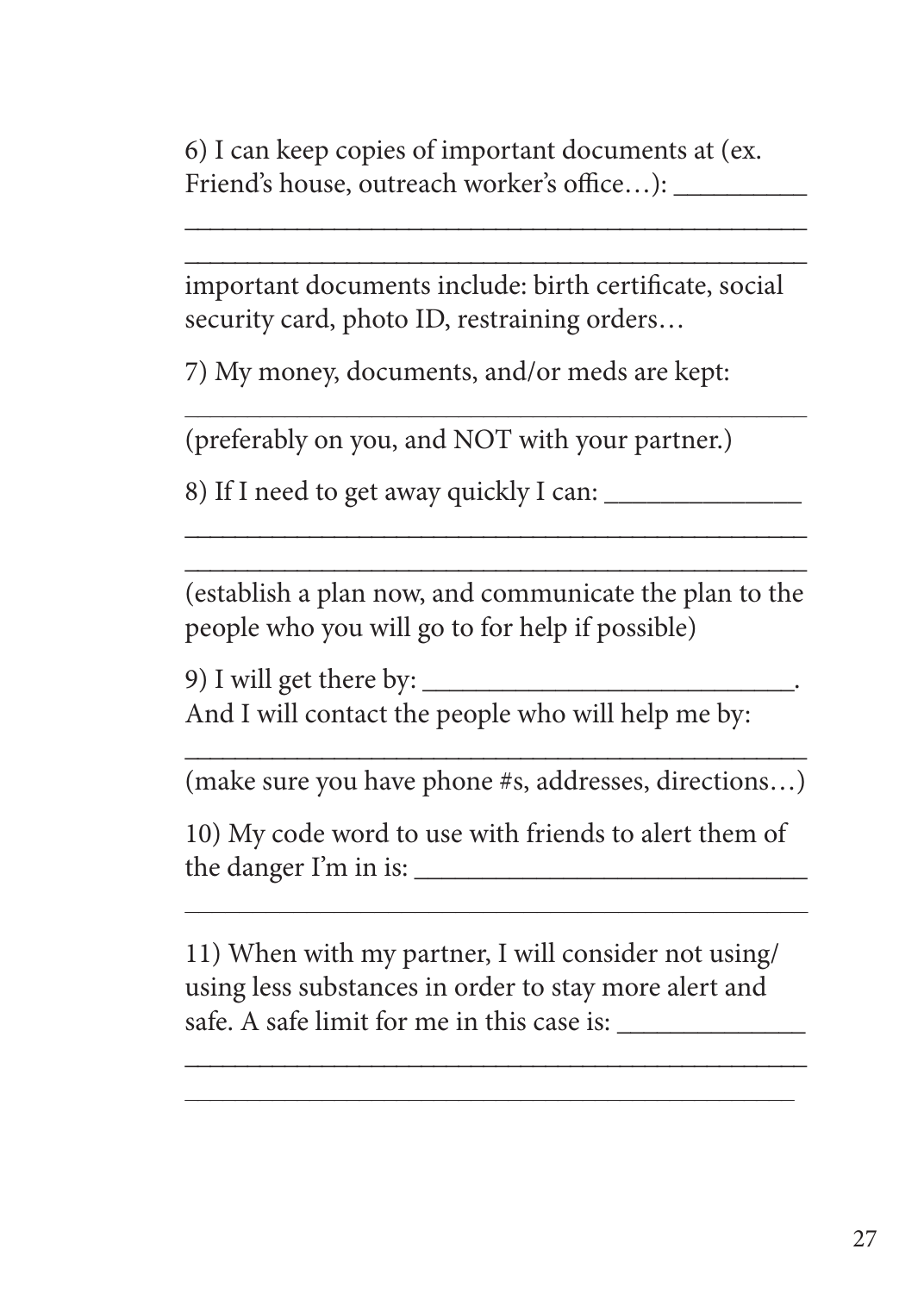12) Some things I can use as weapons that would be readily available where I usually am are: (ex. rocks, rings, keys, my nails…): \_\_\_\_\_\_\_\_\_\_\_\_\_\_\_\_\_\_\_\_\_\_\_\_

13) Some things I can do physically to defend myself in a violent situation are:

\_\_\_\_\_\_\_\_\_\_\_\_\_\_\_\_\_\_\_\_\_\_\_\_\_\_\_\_\_\_\_\_\_\_\_\_\_\_\_\_\_\_\_\_\_\_\_\_\_\_ \_\_\_\_\_\_\_\_\_\_\_\_\_\_\_\_\_\_\_\_\_\_\_\_\_\_\_\_\_\_\_\_\_\_\_\_\_\_\_\_\_\_\_\_\_\_\_\_\_\_

14) My limit for how much violence I'm willing to take before I leave a relationship is: \_\_\_\_\_\_\_\_\_\_\_\_\_\_\_\_\_\_\_\_\_

\_\_\_\_\_\_\_\_\_\_\_\_\_\_\_\_\_\_\_\_\_\_\_\_\_\_\_\_\_\_\_\_\_\_\_\_\_\_\_\_\_\_\_\_\_\_\_\_\_\_ \_\_\_\_\_\_\_\_\_\_\_\_\_\_\_\_\_\_\_\_\_\_\_\_\_\_\_\_\_\_\_\_\_\_\_\_\_\_\_\_\_\_\_\_\_\_\_\_\_\_

\_\_\_\_\_\_\_\_\_\_\_\_\_\_\_\_\_\_\_\_\_\_\_\_\_\_\_\_\_\_\_\_\_\_\_\_\_\_\_\_\_\_\_\_\_\_\_\_\_\_

(be specific, i.e. when he hits me, when he uses a weapon, when I get a broken bone, etc.)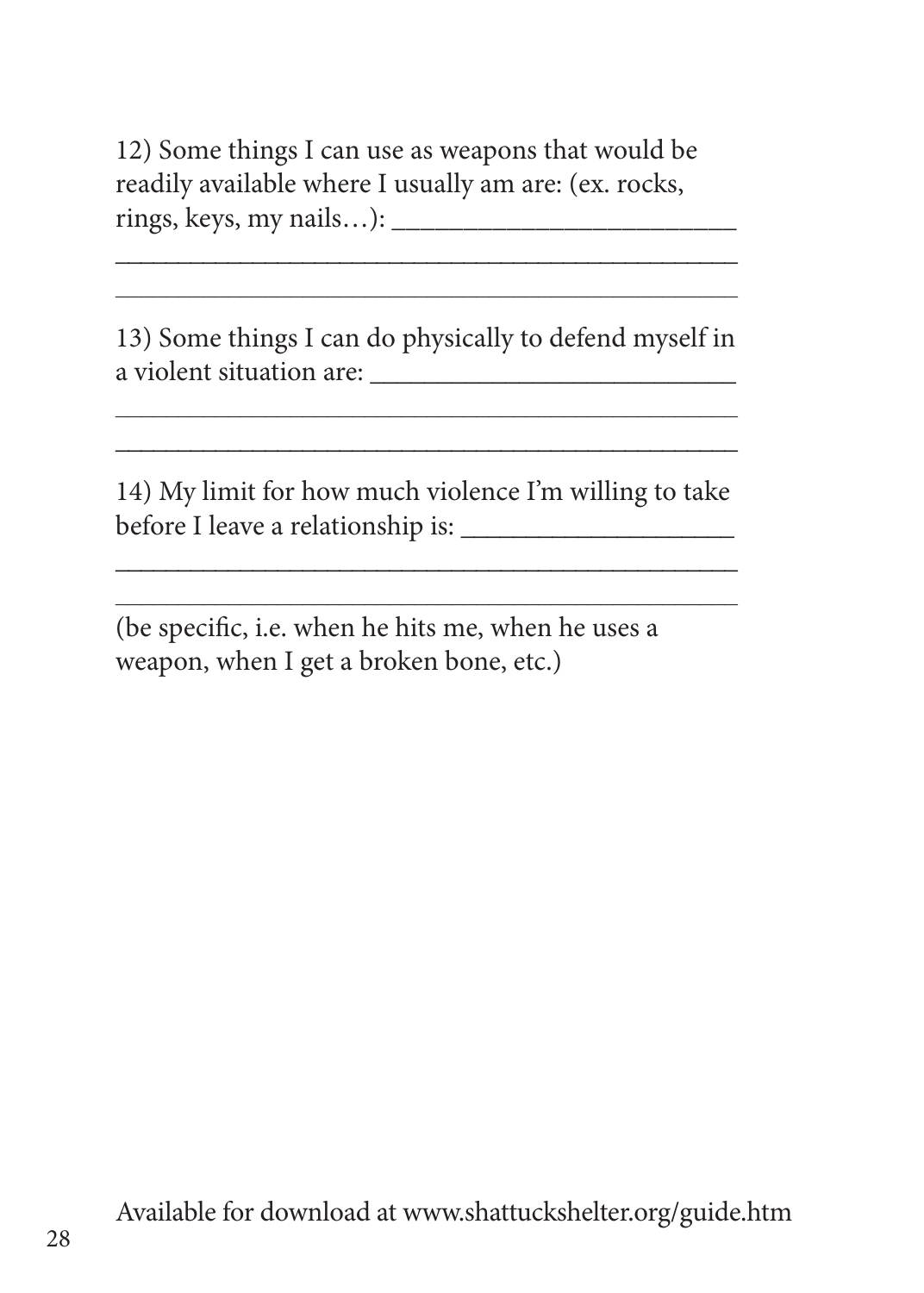# **Important Contacts:**

| <u> 1989 - Johann Barn, amerikan berkeman dan berkeman berkeman dalam berkeman dalam berkeman dalam berkeman dala</u> |
|-----------------------------------------------------------------------------------------------------------------------|
|                                                                                                                       |
|                                                                                                                       |
|                                                                                                                       |
|                                                                                                                       |
|                                                                                                                       |
|                                                                                                                       |
| <u> 1989 - Johann Stoff, amerikansk politiker (d. 1989)</u>                                                           |
|                                                                                                                       |
|                                                                                                                       |
|                                                                                                                       |
|                                                                                                                       |
|                                                                                                                       |
|                                                                                                                       |

Available for download at www.shattuckshelter.org/guide.htm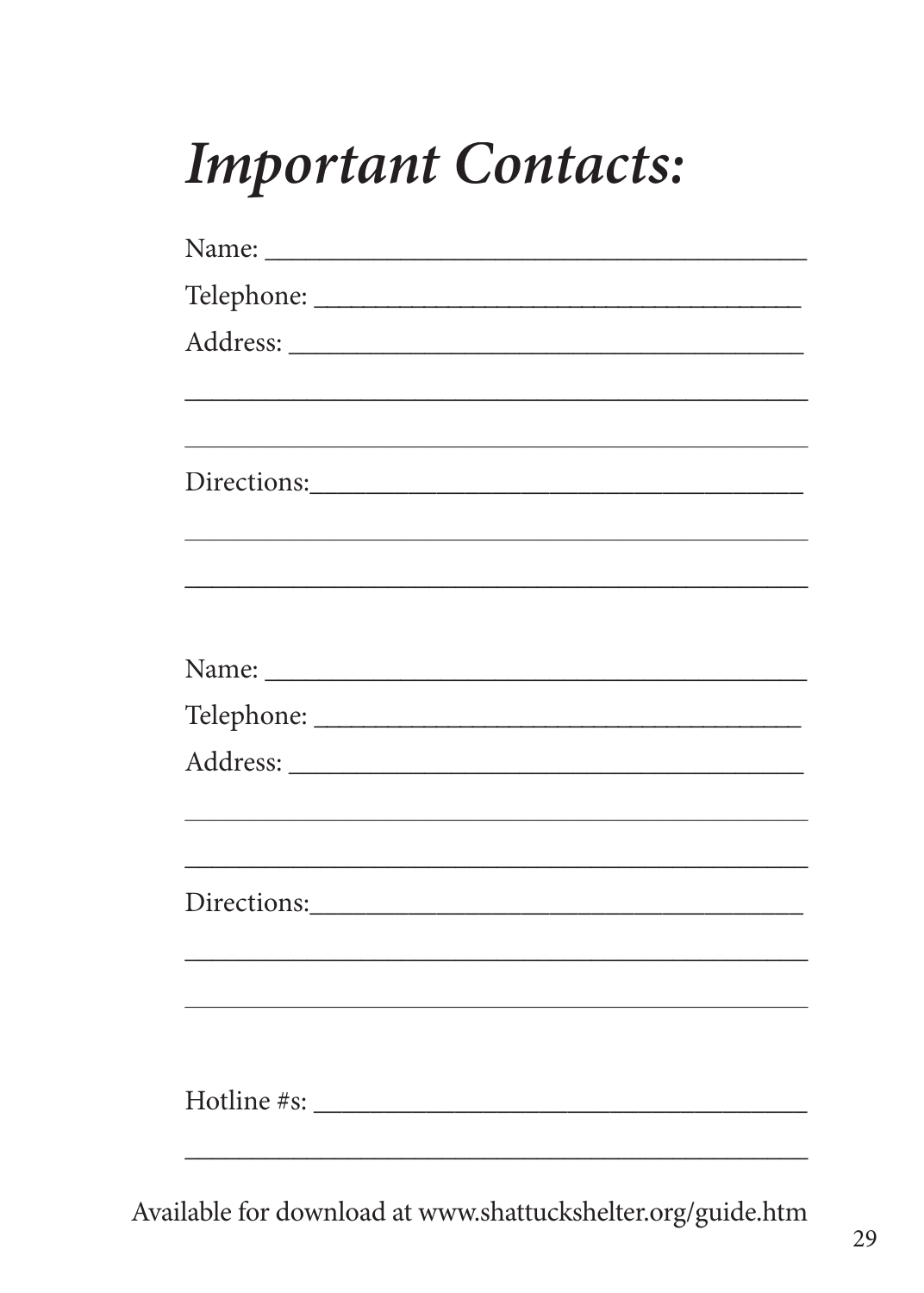# *V. Boston Area Resources*

### **Women's Violence Prevention Project**

A program of Friends of the Shattuck Shelter Can help providers and clients connect to resources. (617) 542-3388

### **Boston Police Department**

Sexual Assault Unit (617) 343-4400

### **Domestic Violence Shelters/Safe Houses**

SAFELINK A program of Casa Myrna Vazquez (877) 785-2020 (Domestic Violence Program Referral Line)

### **Domestic Violence Related Emergency Travel**

Travelers Aid Family Services Will cover 100% of travel costs if a safe and legitimate location is verifiable. (617) 542-7286

### **Day Shelters**

Women's Lunch Place (617) 267-1722

St. Francis House (617) 542-4211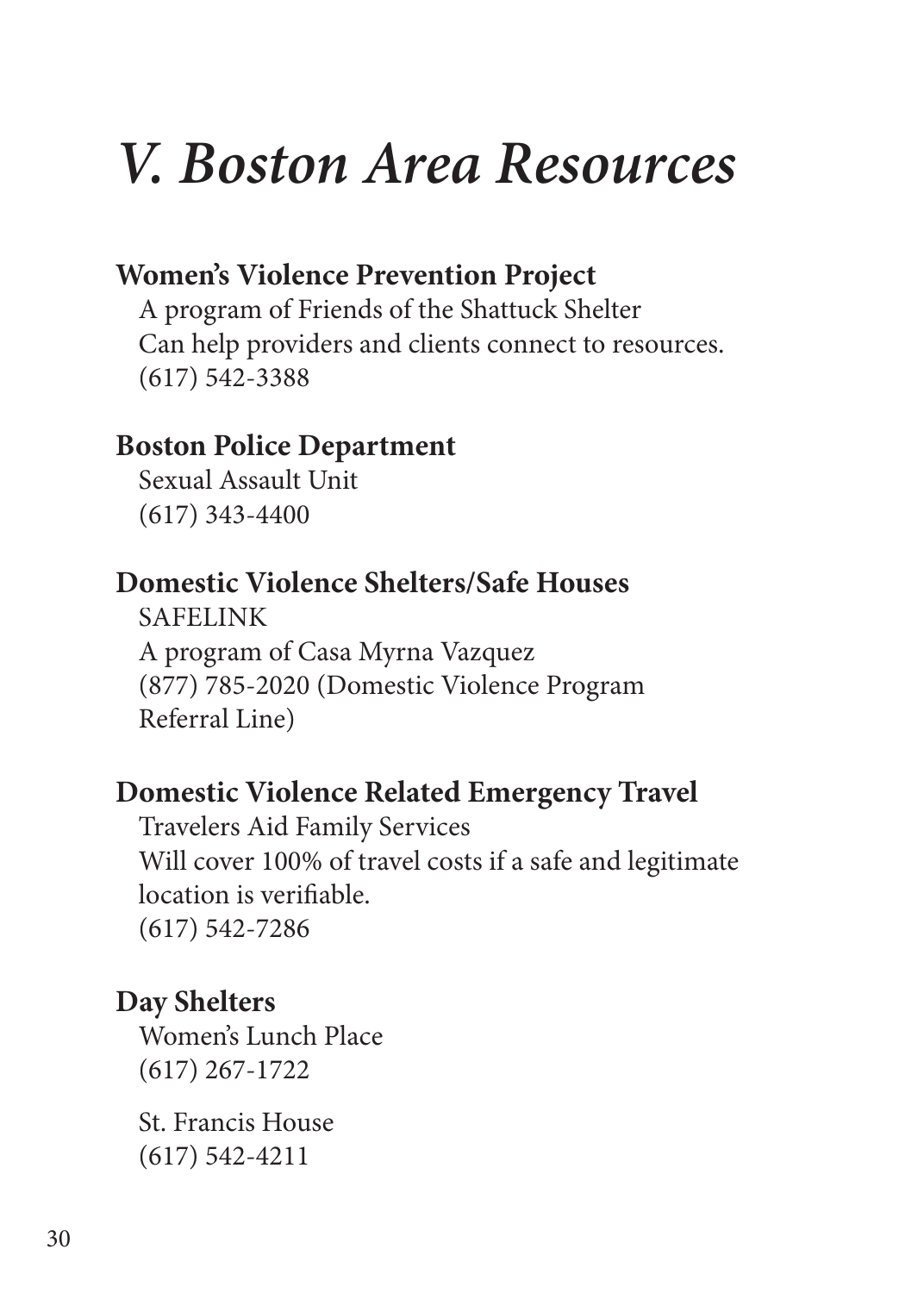### Free, anonymous and confidential HIV tests

The Green Door Project A program of Friends of the Shattuck Shelter (617) 971-3588

Boston Healthcare for the Homeless (617) 414-7779

Needle Exchange Program (800) 383-2437

### **Needle exchange**

Needle Exchange Program (800) 383-2437

### **Hospitals with Sexual Assault Nurse Examiners (SANE)**

Massachusetts General Hospital (617) 726-2000

Brigham and Women's Hospital (617) 732-5500

Boston Medical Center (617) 638-8000

Beth Israel Deaconess Center (617) 667-7000

Newton-Wellesley Hospital (617) 243-6000

Cambridge Hospital (617) 665-2300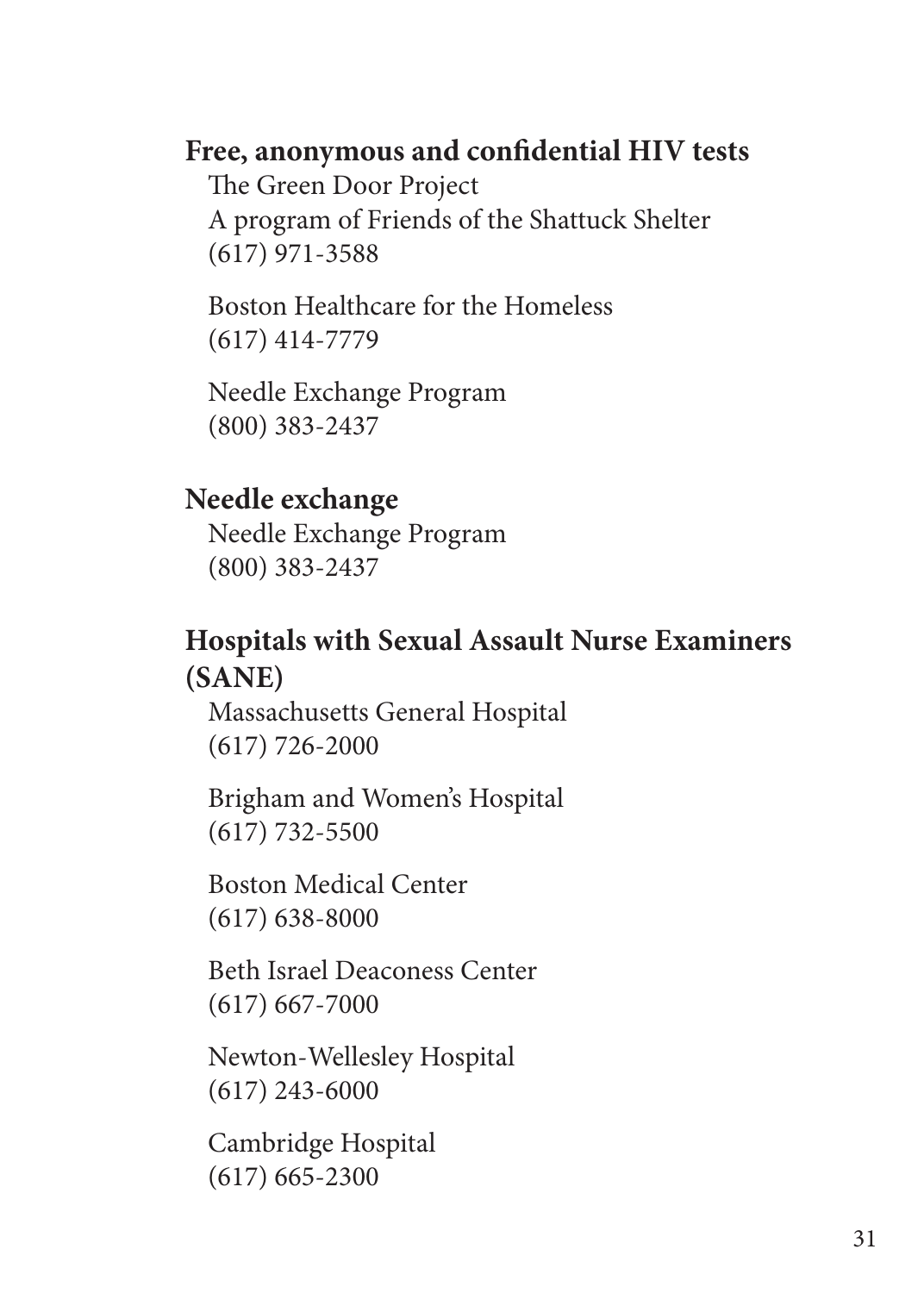# **Legal Services (including restraining order information)**

Boston Area Rape Crisis Center (800) 841-8371

Casa Myrna Vazquez Legal Services (617) 521-0146

Greater Boston Legal Services (617) 371-1234

# **Medical respite**

McInnis House A program of Boston Health Care for the Homeless (617) 488-1760

## **Primary care clinicians and nurse practitioners**

Boston Healthcare for the Homeless Pager (781) 221-6565 Office (617) 414-7779

## **Rape Crisis and Related Services**

Boston Area Rape Crisis Center Free, culturally sensitive, age-appropriate services to rape and sexual assault survivors, their friends, and family.

(617) 492-7273 medical advocacy (800) 841-8371 Hotline – English

Rape Crisis Center of Central Massachusetts (800) 223-5001 Hotline – Spanish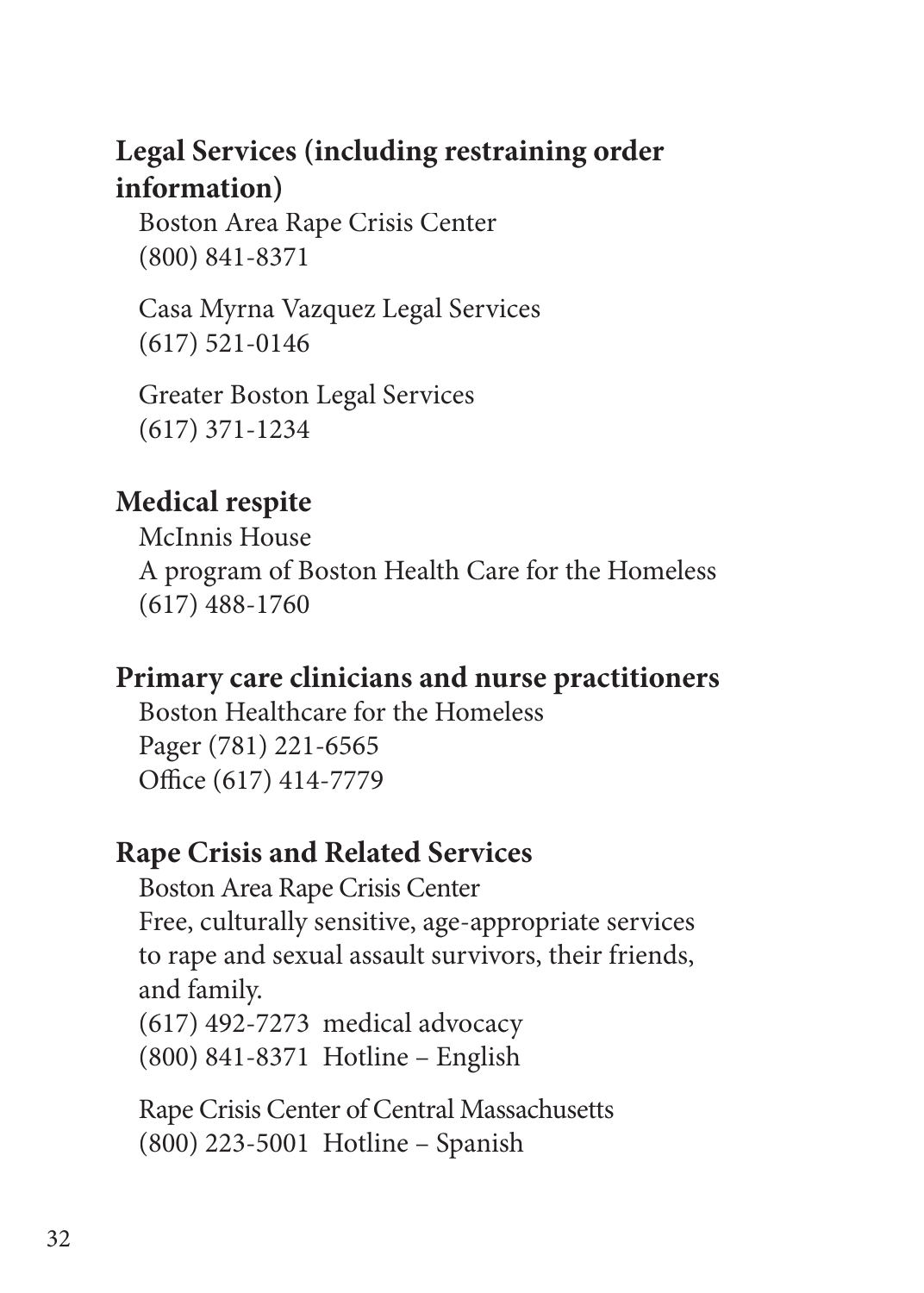# *VI. Appendix VI. Appendix* **11**

**1. Cycle of Violence**



For information on the Cycle of Violence, visit http://www.actabuse.com/cycleviolence.html http://www.actabuse.com/cycleviolence.html



**2. Pathways of Co-Occurrence 2. Pathways of Co-Occurence**

For information on the Pathways of Co-Occurrence, contact For information on Pathways of Co-Occurrence contact the Institute for Health and Recovery at (617) 661-3991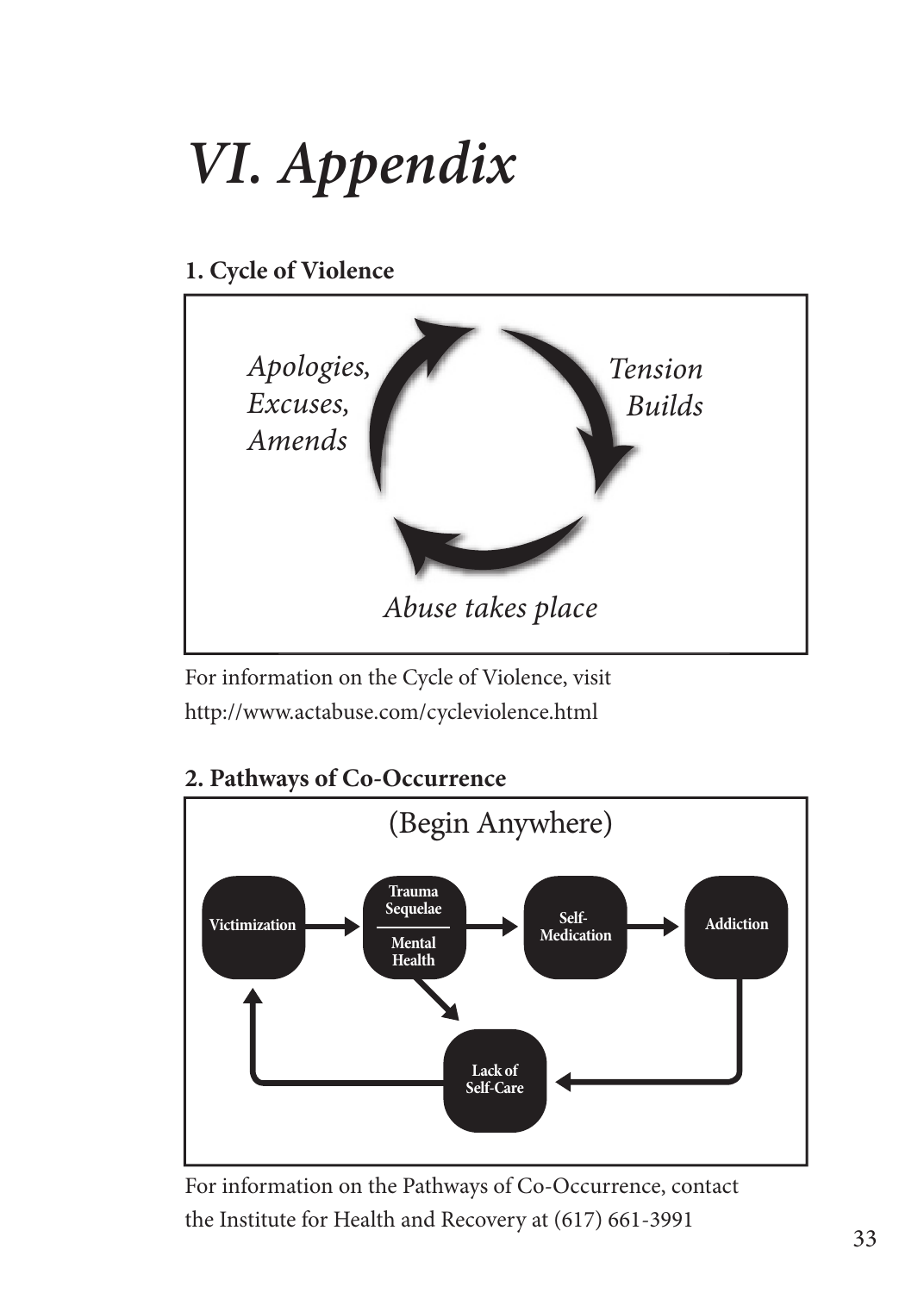# *VII. Bibliography*

http://www.actabuse.com/cycleviolence.html

http://www.barcc.org

http://www.hookonline.org

Markoff , L.S. (2002). *Domestic Violence/Sexual Assault-Substance Abuse Summit: Bringing Together Providers in Both Areas to Enhance our Ability to Serve Individuals Facing Both Issues.* Presentation developed for Massachusetts Bureau of Substance Abuse Services/ Department of Public Health.

O'Connell JJ, Petrella DA, Regan RF. "Accidental Hypothermia and Frostbite: Cold-related Conditions." In: The Health Care of Homeless Persons: A Manual *of Communicable Diseases and Common Problems in Shelters and on the Streets.* O'Connell JJ (ed.), Guthrie Nixon Smith Printers, Boston, 2004: 189-197.

Zubretsky, Theresa M. "Promising Directions for Helping Chemically Involved Battered Women Get Safe and Sober." In: *Handbook of Domestic Violence Intervention Strategies.* Albert R. Roberts (ed.), New York: Oxford University Press, 2002: 321-340.

Wheeler, Mary. *Health and Safety Tips for Sex Workers*. An unpublished brochure.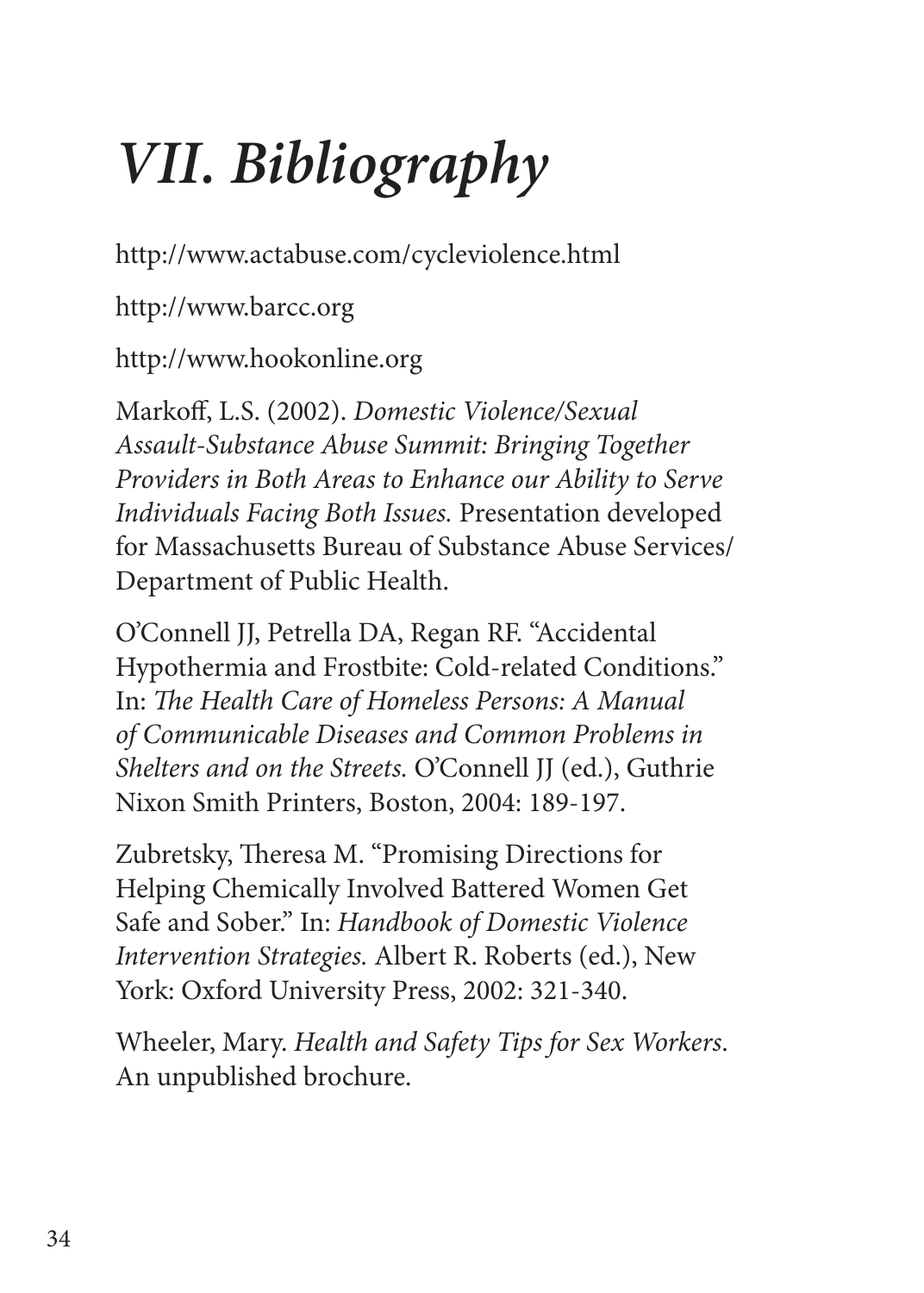# *Th ank You!*

Friends of the Shattuck Shelter would like to thank the following organizations and individuals for their committment to WVPP and for the hard work that made this guide possible.

# **Homeless women throughout the City of Boston**

# **Women's Violence Prevention Alliance Participant Organizations:**

Boston Area Rape Crisis Center Boston Health Care for the Homeless Boston Needle Exchange Boston Police Department Boston Public Health Commission – Domestic Violence Program CAB Health & Recovery, Inc. Casa Myrna Vazquez City of Boston – Emergency Shelter Commission City of Boston – Women's Commission Community Advocacy Program (CHERS/CAPS) Department of Public Health - Bureau of Substance Abuse Services Elizabeth Stone House Friends of the Shattuck Shelter Institute for Health and Recovery On the Rise Pine Street Inn – Neighborhood Based Outreach Rosie's Place St. Francis House – Women's Center Tri-City Mental Health Women's Lunch Place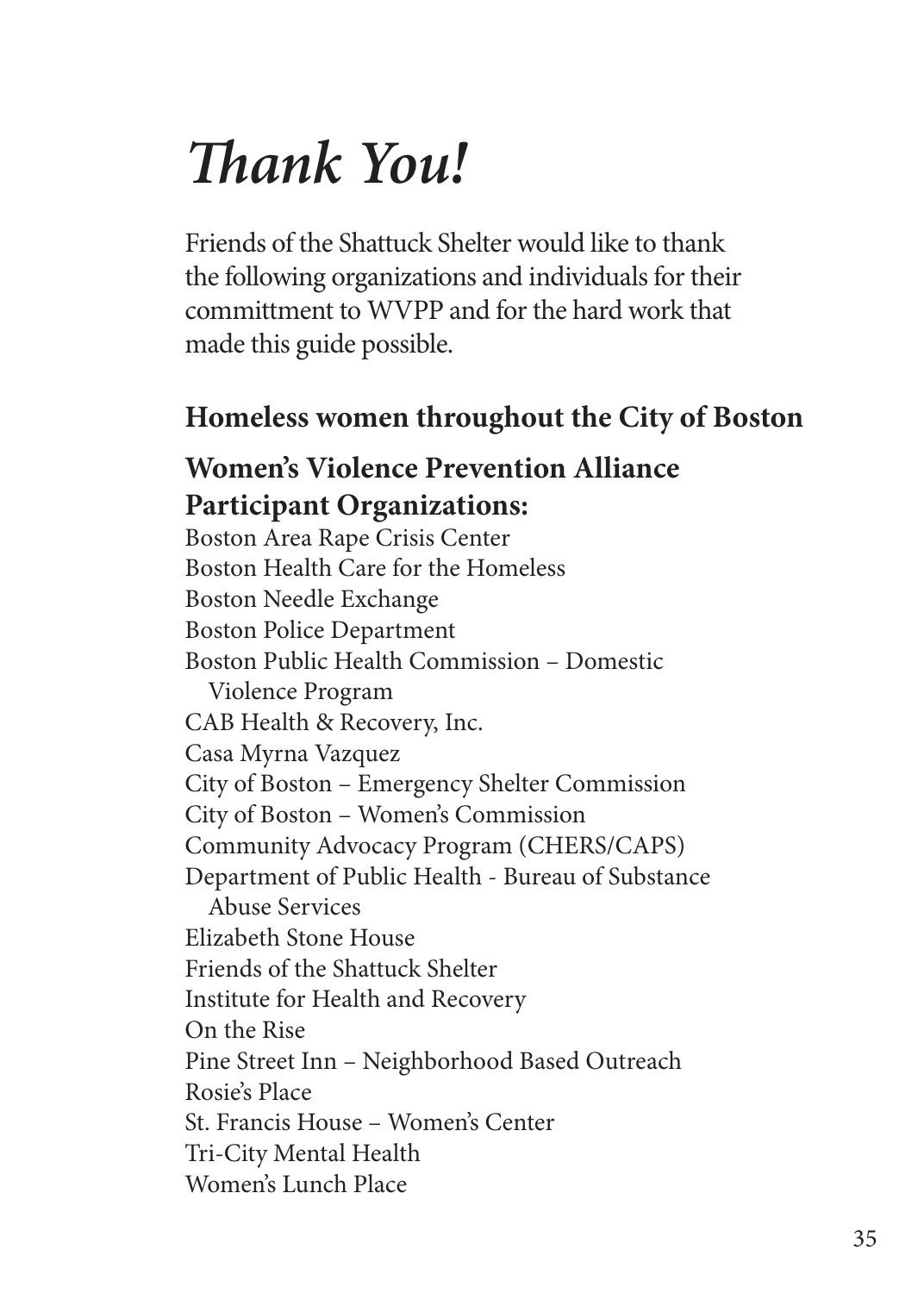# **Special contributors**

Jennifer Balboni, Bureau of Substance Abuse Services, Massachusetts Department of Public Health\* Joanne Brewer, Boston Public Health Commission, Domestic Violence Program\* Sergeant Kimberly Gaddy, Boston Police Department\* Susan Hart, Institute for Health and Recovery\* Sharon Imperato, Boston Area Rape Crisis Center\* Laurie Markoff, Institute for Health and Recovery\* Reverend Joan Murray, Ecclesia Ministries Jill Roncarati, Boston Health Care for the Homeless\* Patricia Sederquist Kate Tozier, The Brookline Center\* Marie Turley, City of Boston, Women's Commission\* Therese Vanaria, Pine Street Neighborhood Based Outreach\* Cheryl Wilson, Consumer\* Mary Wheeler, Boston Needle Exchange\* Gilbert White, Bureau of Substance Abuse Services, Massachusetts Department of Public Health\* Amy Whitehead-Pleaux, Rosie's Place\*

Special thanks to the following individuals for their efforts to create this guide. Alison Conway, Writer Amanda Watson, Writer

Jason Fairchild, Graphic Design Printed by Recycled Paper Printing, Inc. Tamara Farrell, Contributing Editor Debbie Nelson, Editor

\* (Alliance participants)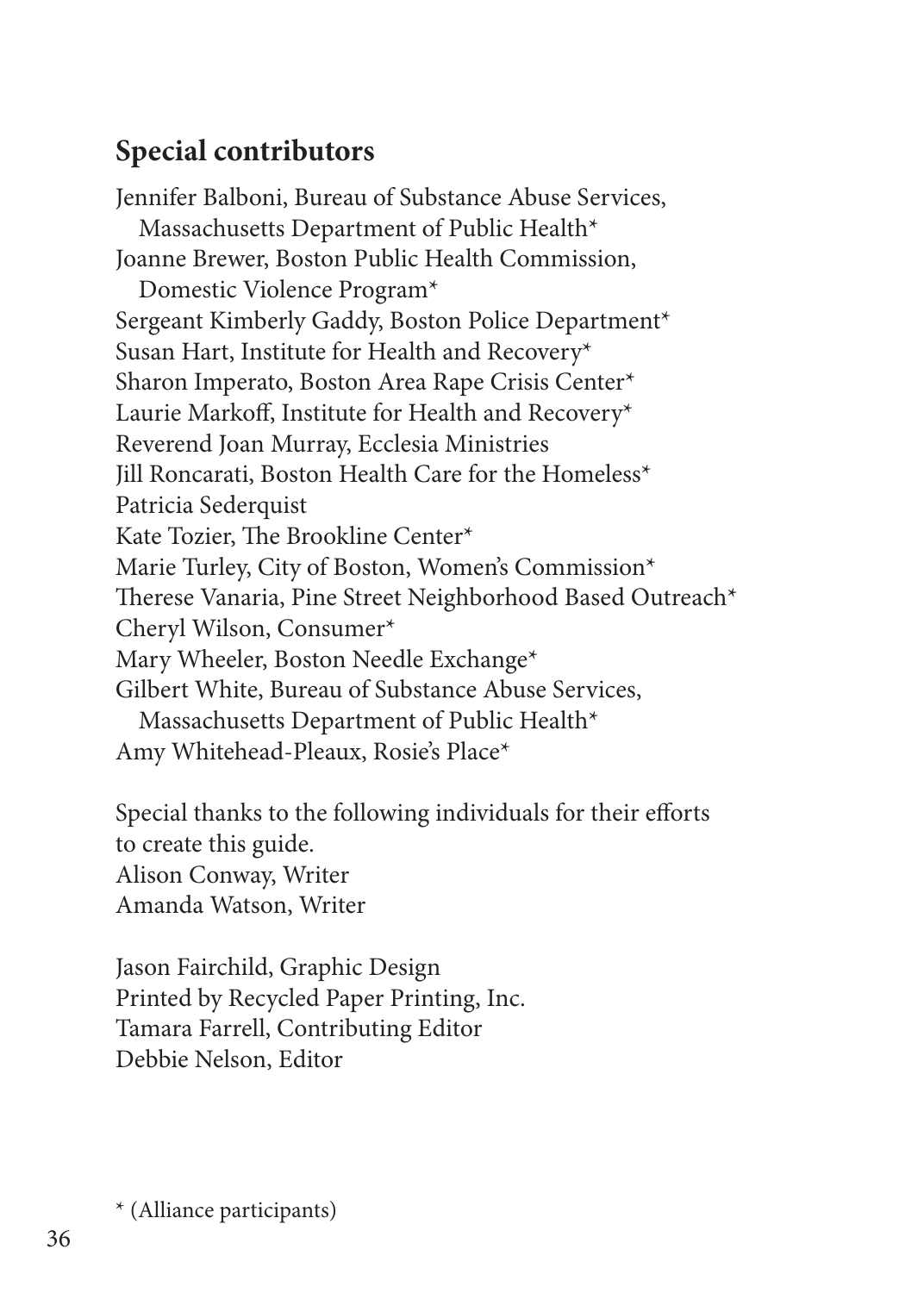### **Friends of the Shattuck Shelter**

### **Board of Directors**

Donald J. Greene, *President* Vice President, Sales and Marketing Veritas Medicine

Gail Schoenbrunn, *Vice President* Communications Consultant

Elizabeth A. Benham, *Treasurer* Chief Financial Officer Hunt Alternatives

Linda Shepherd, *Clerk* Regional Manager Massachusetts Department of Public Health

Raza Dean Private Investor/ Financial Analyst

James Killarkey Assistant Director Hello House, Volunteer of America Brian Leary Principal Gadsby and Hannah

Edwin J. Roth Principal Consultant Boston Housing Authority

Stephen P. Skinner Principal, Vice President Operations Public Consulting Group

Marie A. Turley Executive Director Boston Women's Commission

Michael J. Wall Chief Legal Officer Delaware North Companies, Inc — Boston

#### **WVPP Staff**

Mary Nee, Executive Director Susan Pacheco, Director of Operations Gillian Jesty, Director, Community Programs Danielle Minelli, Manager, Community Programs Tara Mullan Rousseau, Violence Prevention Specialist